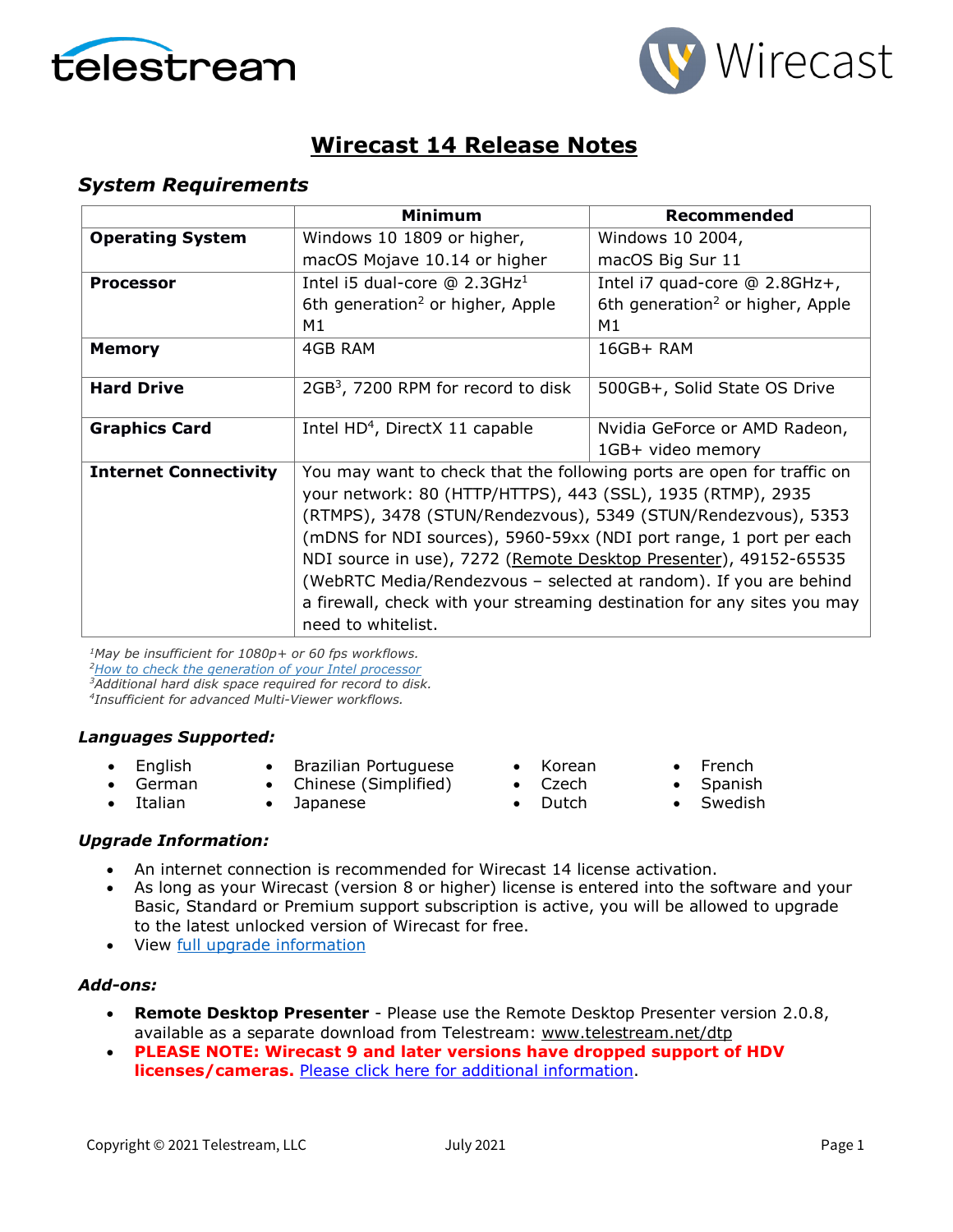



### *Best Practices*

#### **Minimum Required Upload Speed:**

- It is recommended that an upload speed rate of at least double the selected video bitrate be available, especially for a total target bitrate of 10Mbps (Megabits per second) or less, or when there are multiple outgoing streams.
- Upload speed can be tested at a website such as [TestMy.net/upload.](http://testmy.net/upload)
- Additional tasks that can consume upload bandwidth on the network should also be considered when determining how much of the available upload bandwidth can be allocated towards streaming.

#### **Rendezvous**

Wirecast Rendezvous uses WebRTC technology that can be very resource intensive. For the best experience, we suggest considering the following table when choosing hardware:

|                        | Studio (2 guests + 1 host)  | Pro $(7 \text{ guests} + 1 \text{ host})$ |
|------------------------|-----------------------------|-------------------------------------------|
| Bandwidth <sup>5</sup> | Add 4 Mbps                  | Add $5+$ Mbps <sup>6</sup>                |
| Processor <sup>5</sup> | $15$ quad-core <sup>7</sup> | i7 quad-core <sup>7</sup>                 |

<sup>5</sup> Based on a single simultaneous stream of 720p30 x264 @ 4.0Mbps.

 $6$  Bandwidth per quest will scale downwards as more are added to maintain reliability.

 $7$  Minimum recommended processor with example stream<sup>4</sup>. More demanding workflows may require a more capable CPU.

See our [Rendezvous Best Practices Guide](http://www.telestream.net/pdfs/technical/Wirecast-Rendezvous-Best-Practices-Guide.pdf) for more information.

#### **ISO Recording:**

- Solid State Drive or fast RAID array recommended for ISO Recording and Replay functionality.
- Actual data rates will vary depending on quality level selected for ProRes or x264, as well as the resolution and frame rate selected.
	- For ProRes recording please refer to [Apple's ProRes data rate specifications.](https://en.wikipedia.org/wiki/Apple_ProRes#ProRes-Overview)
- Total expected data rate should be compared to available disk write speed to ensure adequate disk throughput.

#### *Failure to ensure the available disk write speed is greater than the highest expected total data rate may result in frames being dropped from recordings (ISO, Replay, and Record-to-Disk).*

See our **ISO Recording Guide** for more information.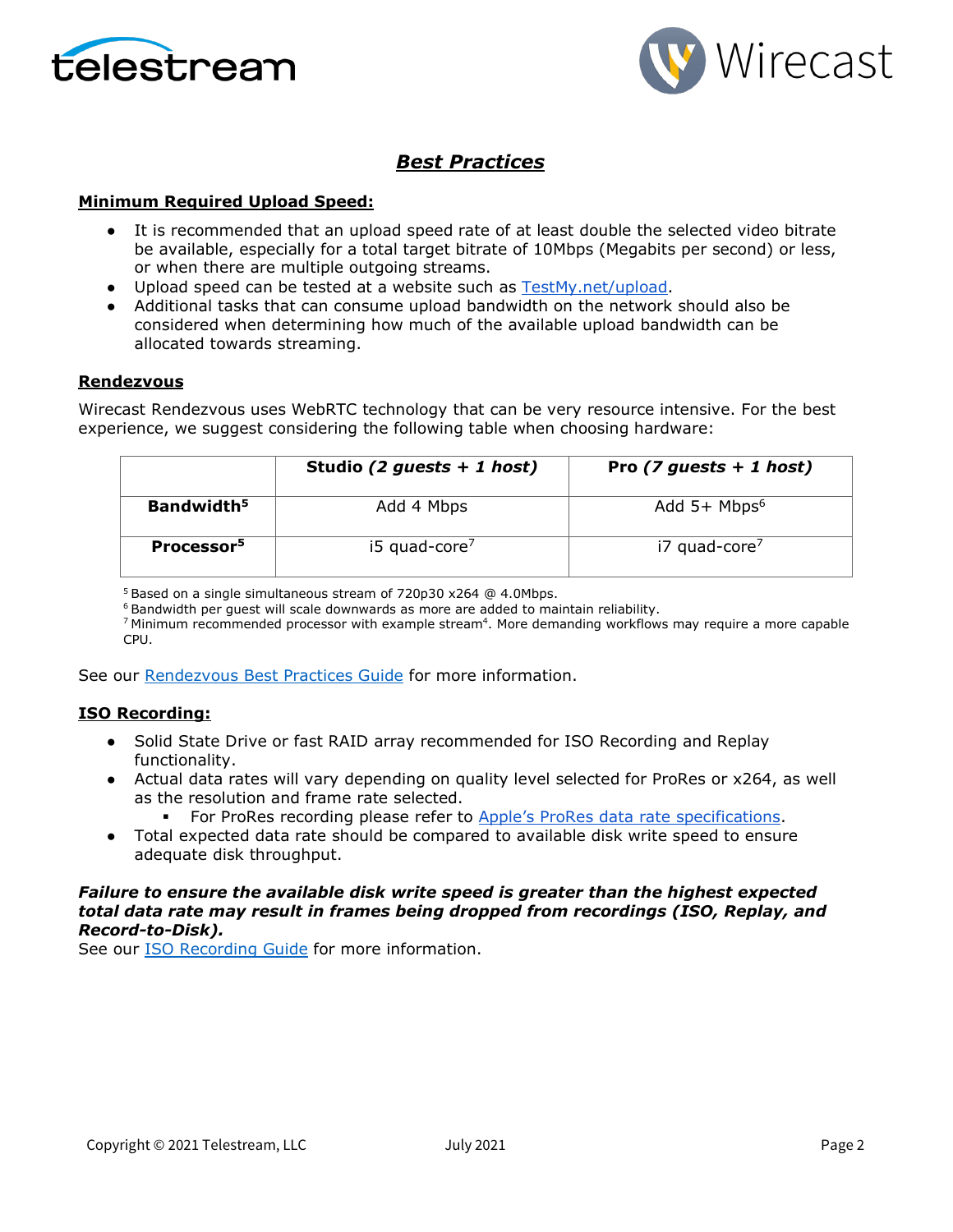



### *Best Practices (cont.)*

#### **Hardware accelerated encoding requirements:**

• Intel Quick Sync Video encoding requires an Intel CPU with an Intel® QuickSync Video core[.](http://ark.intel.com/search/advanced?QuickSyncVideo=true&MarketSegment=DT)

[List of Intel CPUs supporting QuickSync](https://ark.intel.com/content/www/us/en/ark/search/featurefilter.html?productType=873&0_QuickSyncVideo=True)

- NVIDIA NVENC encoding requires an NVidia GPU with Kepler architecture or newer[.](https://developer.nvidia.com/nvidia-video-codec-sdk) [NVIDIA only maintains a general list of supported GPUs](https://developer.nvidia.com/nvidia-video-codec-sdk)
- Apple Hardware Accelerated H.264 encoding requires a Mac with an integrated Intel GPU\*. *\*This may change in the future, as the Apple API decides what hardware acceleration method is to be used. At the time of this writing, only Quick Sync via an Intel GPU is supported.*

#### **High frame-rate streaming (60fps):**

- High frame-rate streaming will result in increased CPU usage and require a higher bit rate (4Mbps or higher) for a quality encode.
- Simply switching to a higher frame-rate without ensuring the CPU and bitrate are sufficient may result in a lower quality encode.

#### **CPU Usage:**

- Consider lowering your canvas frame rate and/or streaming resolution to lower CPU usage.
- Maintained system CPU usage greater than 60% will increase the likelihood of dropped frames.

*(End of Page)*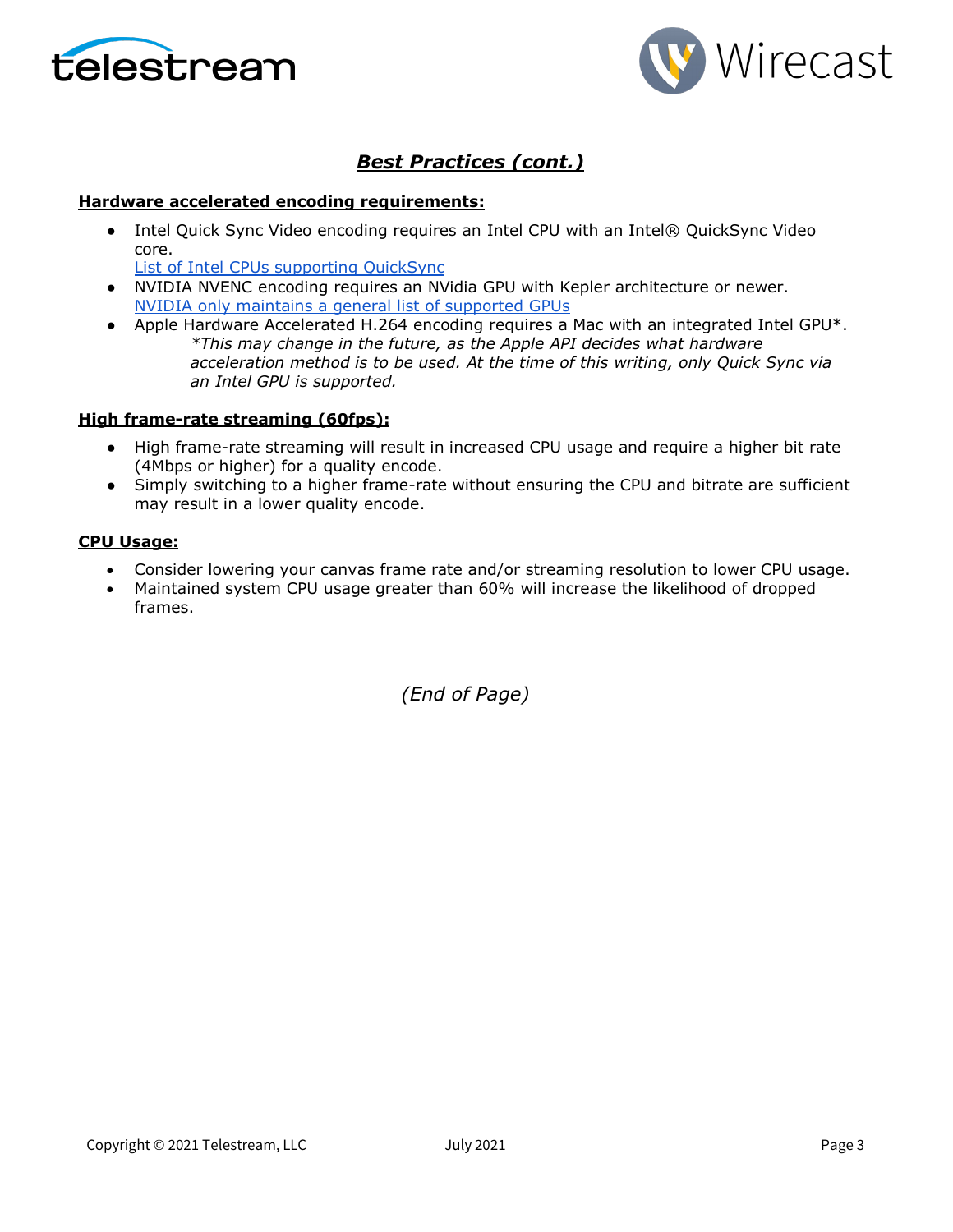



# **Wirecast 14.3**

- **New! Title Engine:** New library of animated titles! Choose from over 25 (with more on the way!) high quality, customizable animated titles. Add your logo, change colors and fonts, and adjust timing of animations.
- **New! Secondary Display Live Output Audio mapping:** We now allow you to map Audio Tracks to Secondary Display Live Output
- **New! Media Playback in Live window:** Control playback of media clips while they are Live.
- **New! In/Out point selection:** Editable text fields showing the current in & out point times of media.
- **Improved! Trace Logs** for better information when diagnosing issues.
- **Improved! Integration** with AverMedia Live Gamer BOLT GC555 capture cards.
- **Improved! AVFoundation Source capture:** Made some fundamental changes to the way we bring in AVFoundation sources to improve sync drift between USB devices.
- **Improved! Countdown Clock:** Added 60+minute display in Countdown Clock.
- **Improved! Media File finder:** Access the original file location of a media file from the context menu on the Shot Layers tab.
- **Improved! Virtual microphone monitoring on Windows:** We now really do allow monitoring of Wirecast Virtual Microphone audio on Windows 10.
- **Improved! Updated technology, including:** Facebook API to v10.0, WebRTC to 4430 (m90), and NDI SDK to v5

#### **Fixes:**

- WIRE-19090: A replay shot now scales properly with the replay template
- WIRE-19044: Added '+' and '–' zoom buttons to work with PTZ NDI cameras that don't have absolute positioning implemented.
- WIRE-19039: Beta users may have noticed that titles were not retaining text/image changes when loading saved document or shot template. Now they do.
- WIRE-19020: Twitch Ingest Server can now be changed, and selections are retained.
- WIRE-19016: Fixed a crash that could occur when authenticating to Twitter/Periscope.
- WIRE-18976: Renamed old Title sources to Title (Legacy).
- WIRE-18970: Multiviewer Configuration will now scale properly regardless of your monitor DPI, so that all layouts can be seen
- WIRE-18960: Improved Performance of YUV converter needed for x264 encoder. Performance is improved by roughly 5x.
- WIRE-18945: Audio Mixer Audio Track selection is now saved.
- WIRE-18940: Wirecast no longer moves to a different monitor when Maximized- >Minimized->Maximized on Windows OS.
- WIRE-18934: Shortcuts assigned to number now work on numpad again.
- WIRE-18900: Fixed a crash when using Twitter widget with certain UTF-16 characters.
- WIRE-18890: Blackmagic SDI Input configuration will no longer get locked after switching from Automatic to Manual.
- WIRE-18878: Made iOS video capture on Apple Silicon and Mac work better.
- WIRE-18850: PTZ Preset Recall will now work more reliably when using a Playlist.
- WIRE-18845: Now you can change the Audio Sample Rate of the Telestream System Audio Capture driver while Wirecast is capturing without dire consequences.

Copyright © 2021 Telestream, LLC and Tuly 2021 Copyright © 2021 Page 4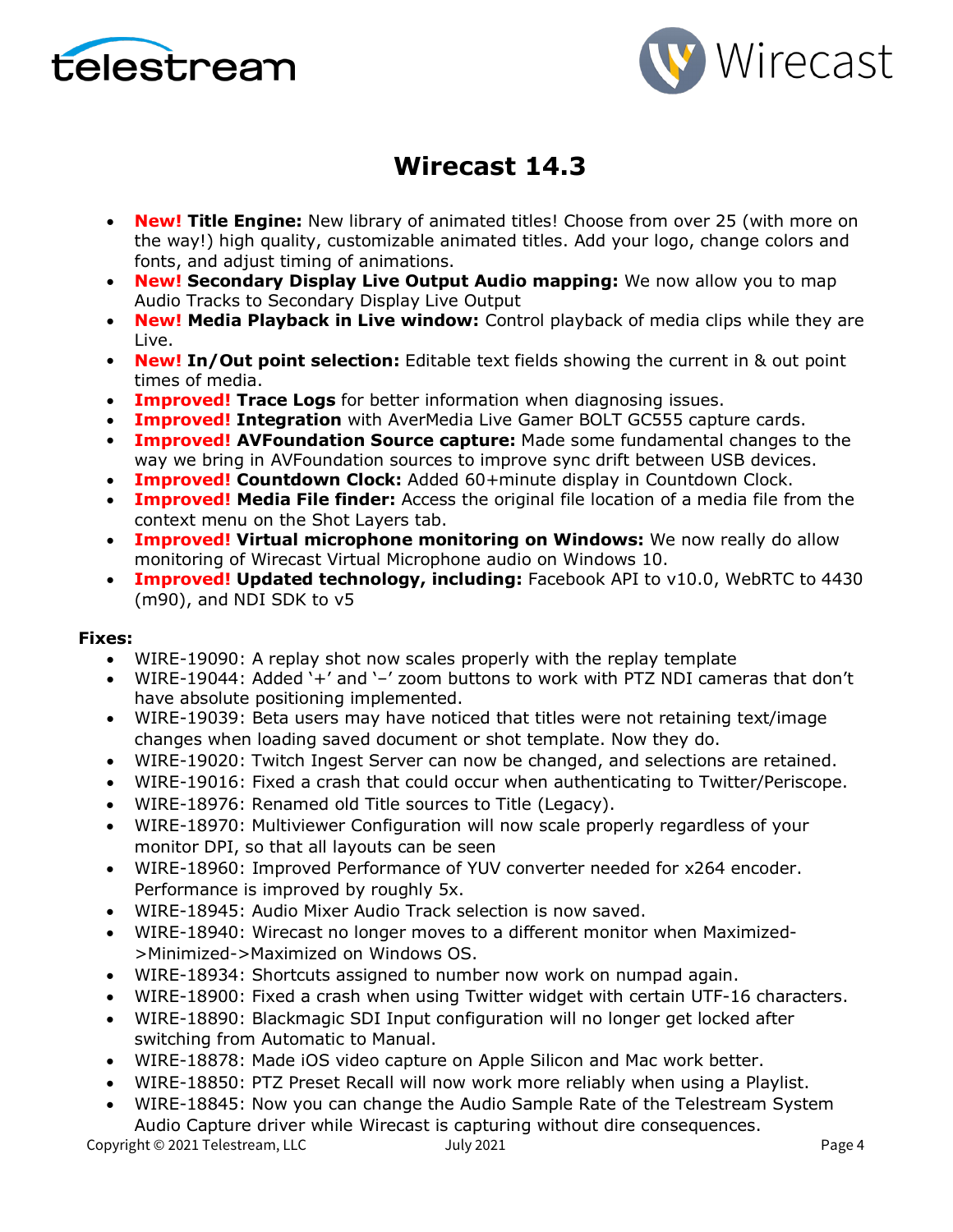



- WIRE-18813: Audio capture on Mac can now support various sample rates from the audio driver.
- WIRE-18811: The ticker collecting bandwidth statistics now stops after a Rendezvous session is disconnected.
- WIRE-18793: Fixed an issue that caused the playlist tab to not display correctly in certain circumstances.
- WIRE-18789: Now you can use PTZ controls with more than one Sony PTZ camera in your document.
- WIRE-18766: Fixed an issue that could cause an error message when outputting to YouTube, and in general improved error alert messages and logging for YouTube.
- WIRE-18758: We added a proxy image to let you know that you have overly HUGE files, and we are automatically downsizing them to a more appropriate size. This will only happen the first time you open an existing document.
- WIRE-18751: Fixed Window Screen Capture on Mac where in some instances it was unable to follow window changes.
- WIRE-18721: Fixed an issue where you couldn't activate a license if you had no internet connection.
- WIRE-18717: Transitioning between a shot with an audio source and a playlist with media no longer removes any of the Audio FX settings.
- WIRE-18692: MOV and MP4 recordings no longer have incorrect file creation date.
- WIRE-18679: Encoder preset dimensions now continue to update even after invalid dimensions are provided.
- WIRE-18659/WIRE-18575: Updated to work better in situations where we detect an audio sample rate that is different than what the source is telling us they are delivering. (This was particularly true for AVIPAS PTZ cameras)
- WIRE-18657: When you drag a shot onto another shot, now a warning message will appear giving you the option to 'cancel' or 'create' a playlist.
- WIRE-18634: Now, when you add media, you will be shown the location of your last imported media file.
- WIRE-18625: Wirecast no longer crashes when opening text files encoded with specific formats.
- WIRE-18613: Fixed a crash that could occur after deleting an output destination.
- WIRE-18596: Fixed an issue where a Rendezvous session webpage would not display all the guests depending on browser.
- WIRE-18555: added more information that could be helpful to us and the user, in the case of a websocket error when using Rendezvous
- WIRE-18547: Fixed a crash when opening certain MPEG-4 Version 3 files.
- WIRE-18407: Improved ability to capture video from Sony Imaging Edge Webcam software.
- WIRE-18369: We reimplemented the ability to stream to Facebook using the Device Pairing workflow (which lets you stream to Facebook using a one-time stream key, rather than having to sign into a Facebook account)
- WIRE-18359: Updated the Quicksync SDK to fix an issue where the Quicksync encoder was not working with new drivers.
- WIRE-17978: We now let you save your document when you have so many unused sources that need to be deleted, it takes up all the available window real estate.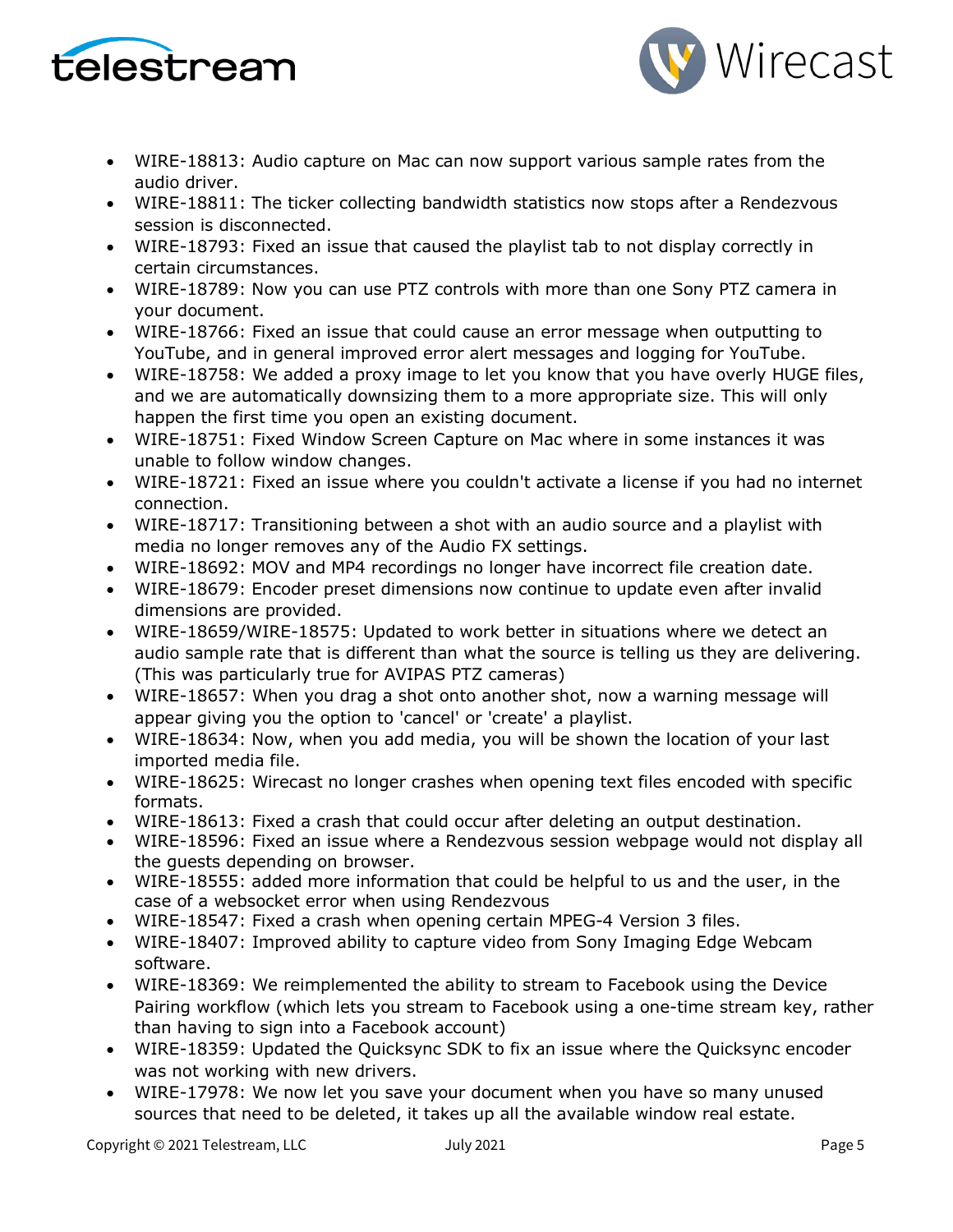



- WIRE-17843: When switching back and forth to a playlist tab all your layers will retain their sizes.
- WIRE-17779: Fixed an issue where Virtual Mic output on Windows would not include sources that were removed from the Monitor's mix.
- WIRE-17172: Preferences for Camera no longer reset after rebooting computer.
- WIRE-16880: Fixed an issue in Rendezvous where if browser didn't send any video, we would not send audio.
- WIRE-16256: Now you can happily mute Replay Template shots.
- WIRE-10914: We now do a better job of collecting crash dump files on Windows.

#### **KNOWN ISSUES**

- WIRE-19145: AVFoundation audio sources do not appear in the list of Rendezvous Microphone sources until they are added to the document.
- PTZOptics Cameras will not work with the PTZ Controller using NDI Protocol until the firmware is updated on the camera. VISCA Protocol will still work with older versions of the firmware.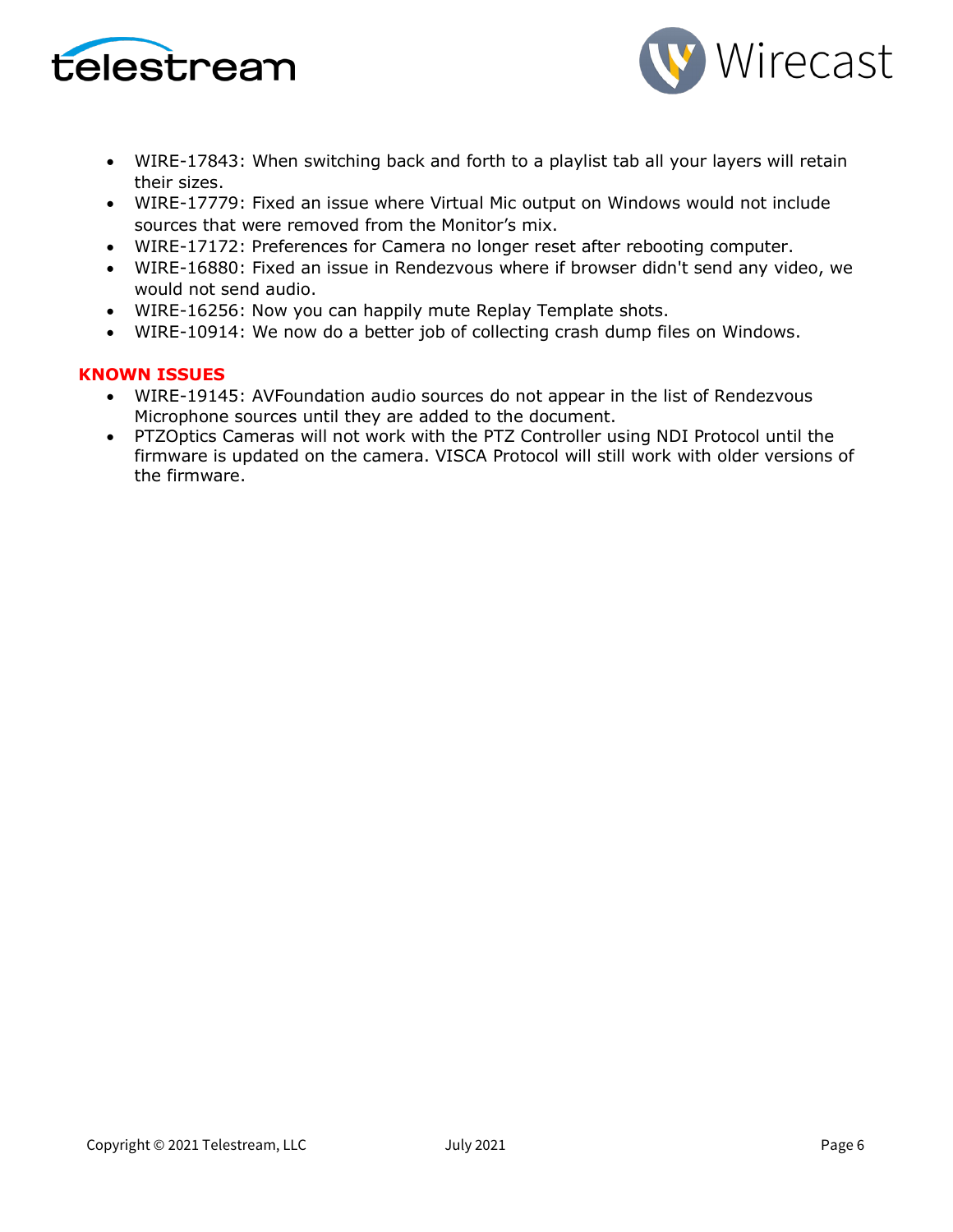



## **Wirecast 14.2.1**

#### **Fixes:**

- WIRE-18841/WIRE-18685: Put some bits in to help us diagnose installer issues in the future.
- WIRE-18833: Squashed a memory leak when using Image Carousel.
- WIRE-18798: We now make two attempts to uninstall previous versions of Wirecast during an update or reinstall on Windows. First we'll try silently. If that fails, we will nag you to once and for all quit all other apps using Virtual Mic/Camera, for Pete's sake.
- WIRE-18794/WIRE-18784: Fixed a crash when starting an RTMP output when the CPU doesn't support AVX instructions.
- WIRE-18780: Fixed an issue where locked Thumbnail images would occasionally not load from a document.
- WIRE-18765: Placeholders are now available to all license levels of Wirecast, not just the privileged Pro users.
- WIRE-18715: Fixed an issue where Wirecast was not installing correctly (or at all) on certain Windows machines.
- WIRE-18760: Fixed a crash when importing QuickTime Animation files on machines that don't support AVX instructions.
- WIRE-18517: Fixed crash when starting an x264 encoder when running Wirecast in the Rosetta emulator.

# **Wirecast 14.2**

- **New! Apple Universal Support -** Now Wirecast can be run natively on M1 Macs
- **New! Placeholders and Shot Templates:** New and improved Shot Templates let you easily add a pre-configured shot layout to your document or save any shot as a Template. And assign cameras or sources to Placeholders to quickly add a source across a number of shots in your document. Especially useful for pre-configuring shots for Rendezvous guests!
- **New! Secondary Display Output (Pro-only):** Adds a new type of output that sends the live program feed to a secondary display without the need for specific hardware. Great alternative for hardware-based program out but can also be used as an alternative to Virtual Camera/Microphone when paired with a capture device.
- **New! Lock Shot Icon:** Now you can take a snapshot of your live shot and save it as the icon thumbnail image.
- **New! Shot ISO indicator:** You'll see a tally indicator on shots that are currently being ISO recorded.
- **New! PTZ Control of X-Series Sony cameras:** Added Sony X-Series VISCA/UDP protocol profile in the PTZ controller.
- **New! LinkedIn Live Auto-Captions support:** Make your LinkedIn Live broadcasts more accessible by adding auto-generated captions to any LinkedIn Live video.
- **New! Updated the app icon to Big Sur style on macOS:** It's minor, but thought we'd mention it.
- **New! Input connection selector for Blackmagic devices:** This new option lets you select the type of video/audio input connection (HDMI/SDI) used for incoming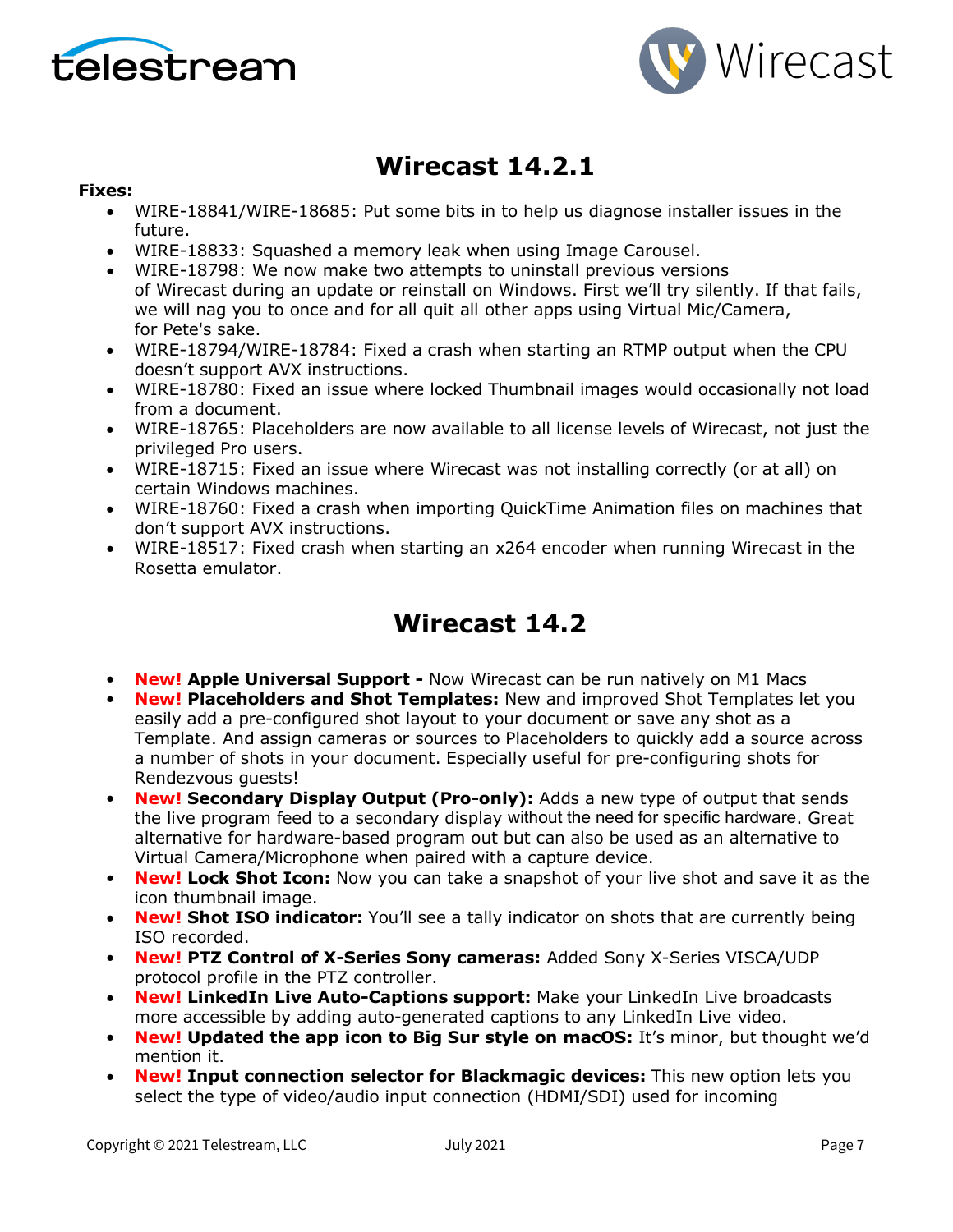



Blackmagic Designs sources. This helps ensure you have the right connection chosen, to reduce errors in your incoming sources.

- **New! Audio in Web Page source:** Added the ability to adjust audio from a Web Page source as well as stream it out as part of your broadcast.
- **Improved! Several Clock enhancements including:**
	- o **Auto-start countdown**: An option to automatically start the countdown clock when it gets pushed live, saving time and clicks.
	- o **60+ min:** Added the ability to set times in minutes greater than 60 minutes, useful in sports and other applications.
	- o **Countdown to specific date:** Countdown to a specific date and time, for longer broadcasts and countdowns.
	- o **New display options:** Including US-centric date formats, and a day-of-the-weekonly option.
- **Improved! Text Scrolling improvement:** There is now a checkbox option in the scrolling section of the text source properties (defaults to enabled) titled "Restart when pushed live". If enabled, scrolling will restart from the beginning when the shot containing the text source is sent live.
- **Improved! Virtual Microphone monitoring on Windows:** Now in Windows you can monitor of the audio output of Wirecast while outputting the Wirecast virtual microphone.
- **Improved! Windows Installer Improvements:** Just making it a better experience for all.
- **Improved! Rendezvous guests in Favorites tab:** Rendezvous guests will now appear in the Favorites tab if Rendezvous Shot is favorited.
- **Improved! M4V files** can now be selected.
- **Improved! Image Carousel:** Improved rendering for Image Carousels
- **Improved! Automatic image downscaling**: Images larger than the current document's canvas will now be automatically downsized before being loaded into Wirecast for better performance.
- **Updated technologies:**
	- o **VLC library:** Updated libVLC to version 3.0.12
	- o **CEF:** Updated Chromium Embedded Framework to version 88.0.4324.182.
	- o **NDI:** We've updated to versions 4.6.2 (Windows) and the (M1 supported beta) 4.6.1 on Mac.
	- o **WebView2:** Now using WebView2 for embedded browsers on Windows.

#### **Fixes:**

- WIRE-18740: Memory Leaks in Shot Template and Stock Media Dialogs.
- WIRE-18688: Windows installer now installs correctly on Windows 10 N editions.
- WIRE-18672: Fixed a rare crash on macOS.
- WIRE-18607: Fixed an issue with Virtual Microphone on M1 systems.
- WIRE-18686: Now you can happily hear sound when using Secondary Display Live Output with audio devices that have more than 2 channels.
- WIRE-18637: Made the Wirecast Support Assistant app on Windows legit by code signing it.
- WIRE-18616: Fixed a memory leak that would slowly grow over time when capturing Remote Desktop Presenter sources on macOS.
- WIRE-18608: Disabled LinkedIn Live Draft Mode until it's officially supported by LinkedIn.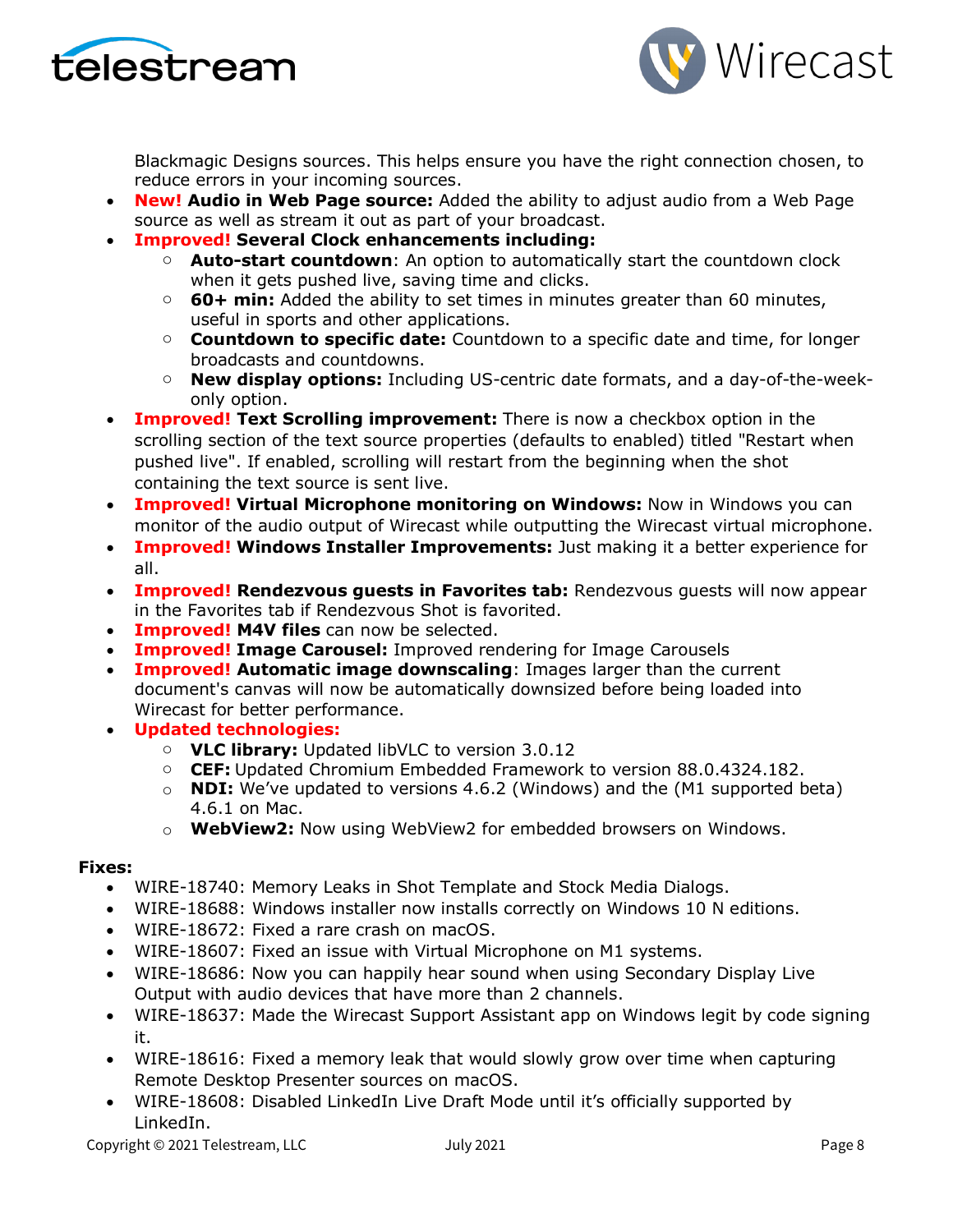



- WIRE-18593: Fixed some issues with NDI sources.
- WIRE-18588: Removed Telestream Cloud Settings from Wirecast Output Settings as we are sunsetting this service. [See more info here.](http://telestream.force.com/kb/articles/Knowledge_Article/Wirecast-Web-Services-Restream-Closed-Caption-Announcement)
- WIRE-18581/WIRE-18531/WIRE-18366: Fixed a rare crash that could occur when running Wirecast with other programs on Windows.
- WIRE-18548: Made some improvements to media playback on macOS.
- WIRE-18544: Added Title and Description requirement for Facebook streams.
- WIRE-18533: MIDI and XKeys controllers are now working on macOS.
- WIRE-18526: Custom Mattes now again display in the Shot Layer Properties menu.
- WIRE-18472: Fixed a crash that could happen if "Keep Reading File" was checked in a Text File Mode shot.
- WIRE-18467: Localized dates correctly in Clock Widget.
- WIRE-18463: Fixed a crash when opening certain older documents with a countdown Clock source on Windows.
- WIRE-18461: Fixed a crash that could happen when playing certain MP4 files on Windows.
- WIRE-18442: If you switch Timestamps mode while outputting, this should no longer introduce an A/V sync issue.
- WIRE-18416: Fixed an issue prohibiting some MP4 files to be imported.
- WIRE-18414: Fixed a rare crash when a program is making OLE scripting calls at shutdown.
- WIRE-18400: Fixed an issue with the Wirecast installer on Windows silently failing if Wirecast is running in the background.
- WIRE-18395: Fixed Clock Widget crashing if reset button is clicked in countdown mode when an invalid time format is specified.
- WIRE-18389: Now the Clock Widget won't annoyingly show you an alert message twice when an invalid time format is specified. You'll be alerted once. So pay attention.
- WIRE-18349: We no longer will allow installation of Wirecast on Windows 10 versions less than 1809. Please update Windows.
- WIRE-18324: We made it easier to save a Shot ISO Filename value by clicking OK.
- WIRE-18303: Fixed a Rendezvous conundrum where guests wouldn't actually leave a session if they disconnected while the host was ending the session. (There's probably a joke here about guests overstaying their welcome...)
- WIRE-18295: We now disable ONVIF devices by default. This can be enabled in the Preferences->Advanced section.
- WIRE-18289: Fixed an issue where some saved documents (specifically with long audio asset names) couldn't be reopened.
- WIRE-18287/WIRE-18286: Removed CEF and activated WebView2 for embedded OAuth browsers in Output Settings.
- WIRE-18260: Now your Output Settings will not be overwritten when you delete another Output destination.
- WIRE-18211: Fixed a minor issue where long shot/source names would cause the Add Source dialog box to expand.
- WIRE-18203: Fixed a Typo in the install Telestream Audio Capture alert dialog. Nothing to see here.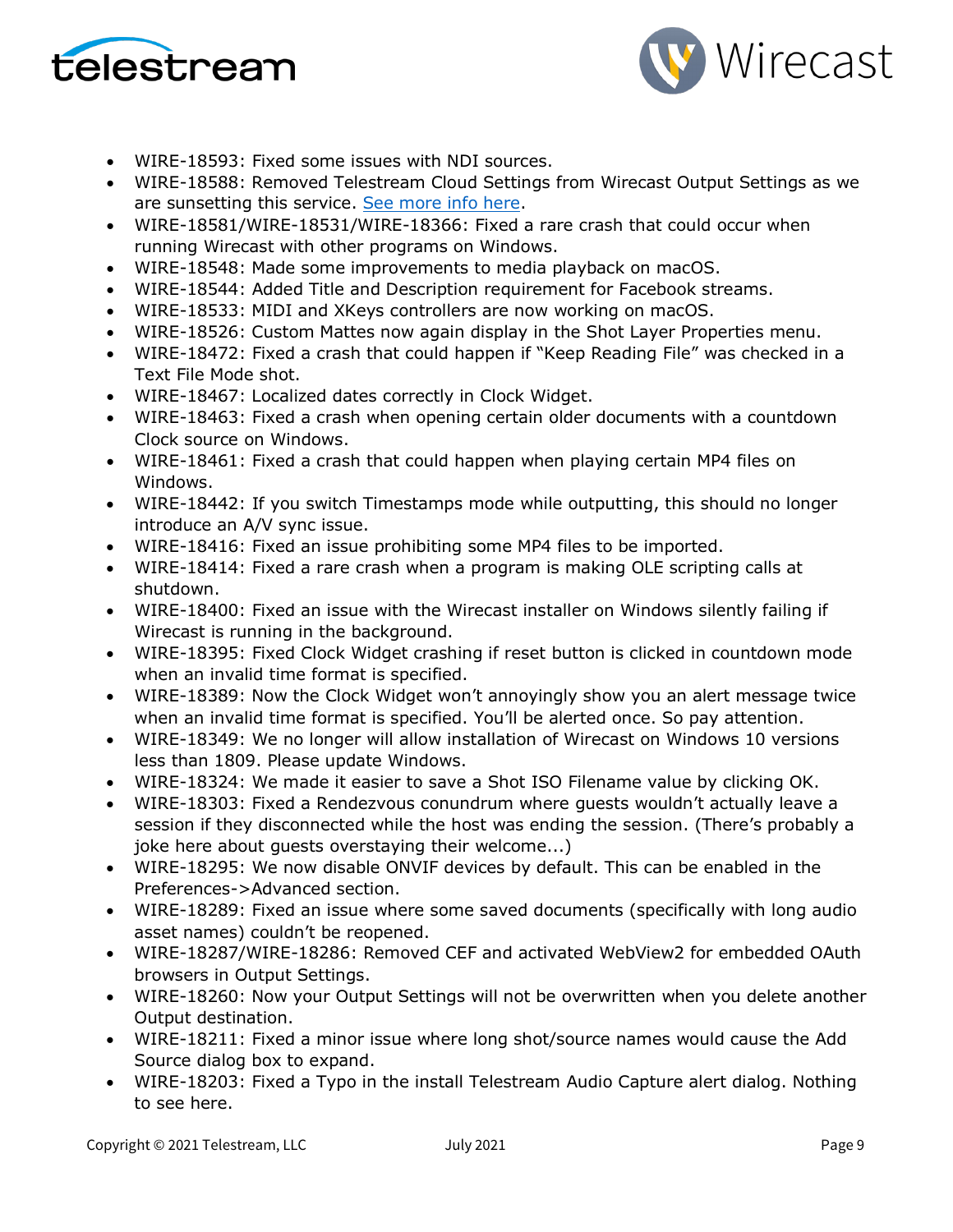



- WIRE-18197: Fixed privileges for LinkedIn Live Now it only retrieves company pages for which you are an admin.
- WIRE-18126: Fixed some strange behavior with Image Carousels when you set a long transition time.
- WIRE-17917: Automatically downscale images larger than the maximum canvas size to avoid crashing when the image is larger than the maximum Metal Texture dimensions on macOS.
- WIRE-17607: Fixed an issue where certain images wouldn't display in the Image Carousel.
- WIRE-16688: Fixed an issue where Live Audio would not play after loading documents set to show Preview only.
- WIRE-13900/WIRE-13613: Fixed an issue where Multiviewer would not discretely output to certain HDTV displays when they were the exact same model.

#### **KNOWN ISSUES**

- WIRE-18573: Mainconcept H.264 encoder is not supported on M1 systems.
- WIRE-18572: Unicast and Multicast Outputs are not supported on M1 systems.
- WIRE-18517: Starting an x264 encoder crashes Wirecast when running in Rosetta. We've decided not to support Rosetta mode.
- WIRE-18496: Legacy Text source has been removed. This means that certain Legacy Text properties that are not compatible with the new Text Widget won't be available.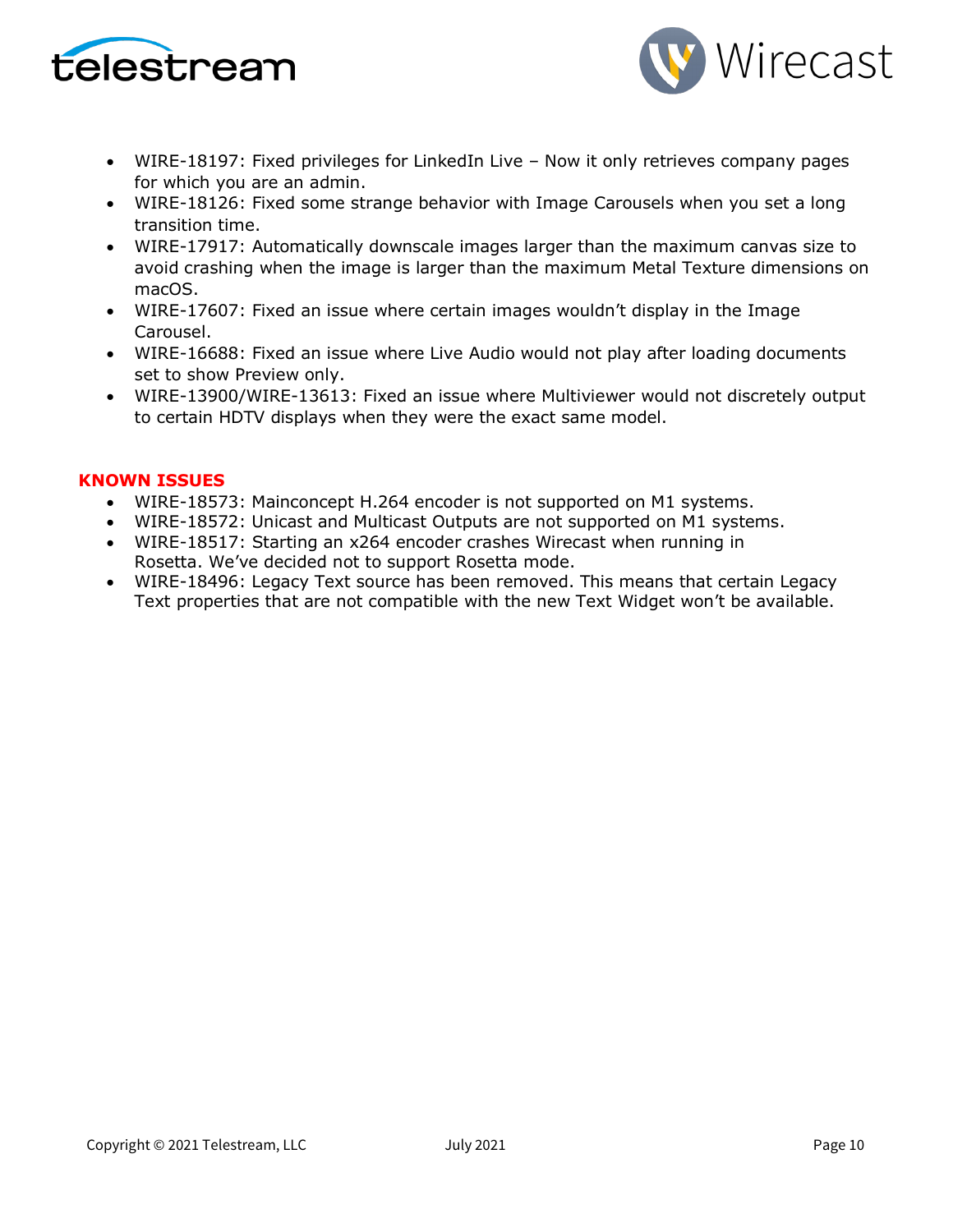



# **Wirecast 14.1.2 (Mac only)**

#### **Fixes:**

- WIRE-18339: Fixed a rare crash on macOS that could appear more frequently when there were many Screen Captures and/or System Devices in the document.
- WIRE-17996: XKeys Controller now works with macOS Big Sur.

### **Wirecast 14.1.1**

#### **Fixes:**

- WIRE-18445 / WIRE-18444 /18397: Fixed several issues with YouTube encoder presets not behaving. (Please Note: if you encounter any issues with the YouTube output destination, please report that to our support team, and if needed, a workaround is to use the RTMP destination to your YouTube account.)
- WIRE-18420: Fixed an issue where some people couldn't create Facebook Events on their accounts.
- WIRE-18404: Chroma Key now works again on macOS Mojave.

# **Wirecast 14.1**

Wirecast 14.1 incorporates new features that will enable new workflows and improve your existing ones. Here's a quick rundown of some of the new features and important improvements and fixes in version 14.1.

- **New! Rendezvous back-channel chat**: Enables behind-the-scenes messaging between hosts/guests.
- **New! Shot ISO (Pro-only)**: You can now independently record any shot in your document, including Rendezvous shots, audio-only shots or any user-generated shots. Great for NLE workflows.
- **New! SRT output**: Support for Secure Reliable Transport (SRT) output via Caller method. Supports x264 and Apple H.264 encoding methods. SRT is an open-source video transport protocol that enables the delivery of high-quality and secure, low-latency video across the public Internet. [http://www.srtalliance.org](http://www.srtalliance.org/)
- **Improved! Mac Audio capture plugin**: Restored the ability to bring into Wirecast any audio any running apps are producing on your Mac
- **New! ProRes encoding on Windows**: Great for NLE workflows, now available for Windows, for both ISO recording and record to disk.
- **New! Canvas preference page**: Time-saving default for document canvas size, video frame rate, and snapping settings.
- **Improved! Media playback improvements**: Performance and efficiency improvements for playback of PNG animations.
- **Improved! Rendezvous connection improvements**: Better reconnection if your Rendezvous guests somehow get disconnected.
- **Updated! Blackmagic SDK**: Adds new resolution options and also fixes some issues when capturing certain resolutions.
- **Fixed! Audio distortion with Blackmagic output**: Fixed an issue where some audio could become distorted on output with Blackmagic devices.
- Plus, lots of other bug fixes and improvements!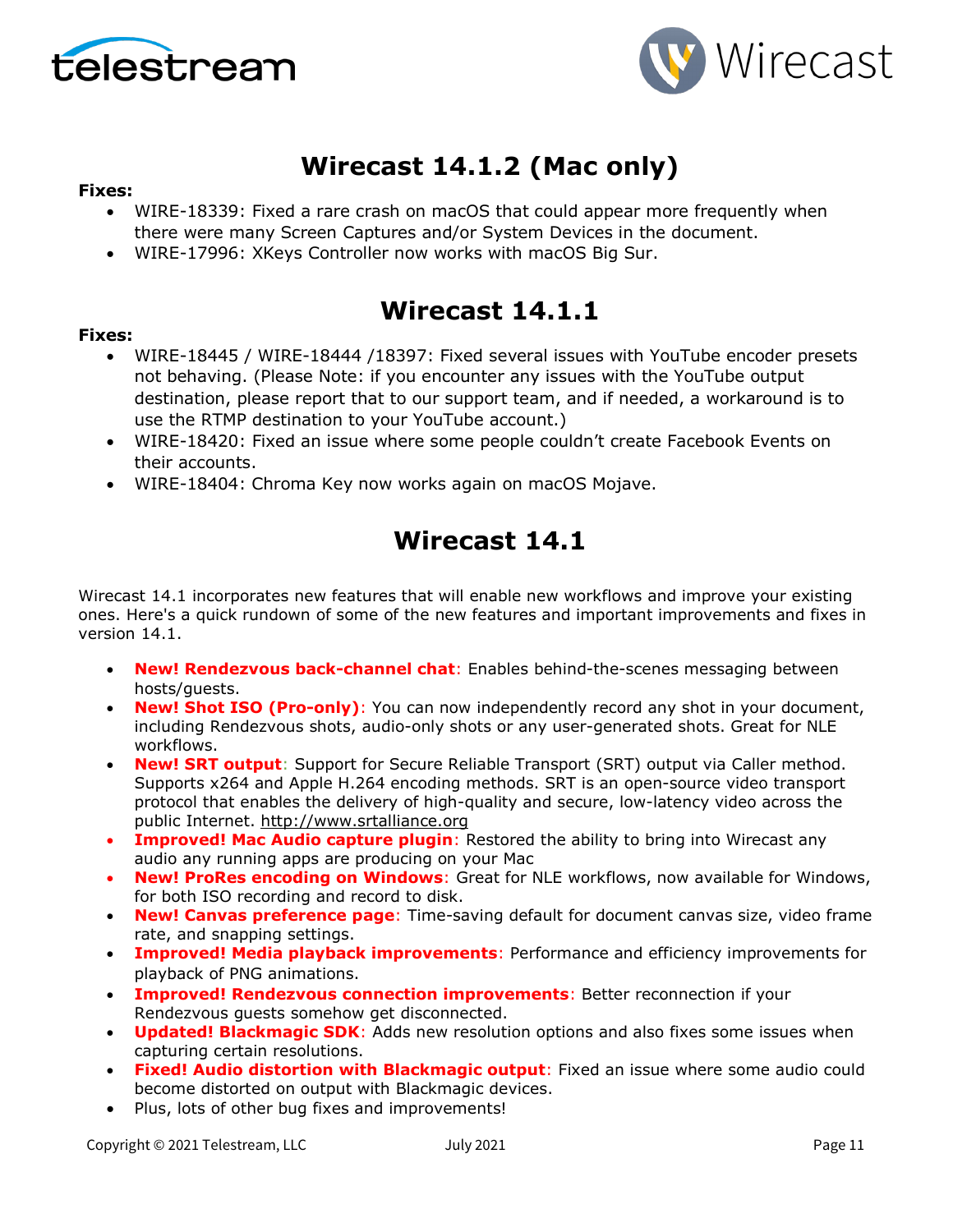



#### **Full Release Notes**

#### **New & Improved:**

- WIRE-18344: Added US-centric date formats to Clock Widget.
- WIRE-18168: Removed Facebook Live with User Code Destination. Facebook has deprecated this functionality.
- WIRE-18064: Added a new dynamic destination for Castr.
- WIRE-18021: New and improved System Audio Capture on Mac works on T2 chip Macs and on macOS Big Sur. Better performance, more reliable, delicious on toast.
- WIRE-18004: Treat yourself, once again, to cropping by percentage. (And for those of you who liked cropping by pixels, we got you covered).
- WIRE-18000: You can now happily hide your cursor when screen capturing on Windows.
- WIRE-17998: ISO recording doesn't have to be hard, but we tried to make it easier by adding better error messaging for common ISO recording problems.
- WIRE-17966: Major improvement to ISO recording. Now you can ISO Record SHOTS! (Think Rendezvous shots, Wirecast Go shots, audio only shots…). To nerd out on this, read our little companion [novel here.](https://www.telestream.net/download-files/wirecast/14-1/ISO-Recording-Changes.pdf)
- WIRE-17952/WIRE-17898: In some cases, devices don't provide accurate time stamps. This can cause A/V sync issues. We now expose an option in System Device Properties to use timestamps "Provided by source" or "Generated by Wirecast". [More info here.](http://telestream.force.com/kb/articles/Knowledge_Article/Wirecast-Timestamps-Option/)
- WIRE-17901: Updated the look of the Rendezvous Session window to make it match the Rendezvous Dashboard.
- WIRE-17875/ WIRE-17220: Made improvements to auto-reconnect Rendezvous. Previously, if the connection to Rendezvous was cut-off for any reason (e.g. unplugging ethernet cable, switching WiFi connections, network failure, etc.), the video displays for your Rendezvous guests would freeze and not restore themselves even after whatever caused the network failure was fixed. Now we will try to reconnect 8 times. When the reconnection process begins, a progress wheel widget is displayed in the bottom right next to the 'Disconnect' button. If reconnection fails, you are automatically disconnected from the session and given an error message.
- WIRE-17810/WIRE-17404/WIRE-13505: New! Added the ability to output via Secure Reliable Transport (SRT). Read more about SRT: [http://www.srtalliance.org.](http://www.srtalliance.org/)
- WIRE-17636: We jazzed up and improved our Clock Widget, because 2020 seems like a really good time for some self-improvement and decluttering.
- WIRE-17745/ WIRE-14963: If you check out Preferences, you may just notice a new option called "Canvas". Yep, now you can set a whole bunch of default settings for your broadcast canvas.
- WIRE-17660: Ooh, shiny new update for our Blackmagic SDK to version 11.6.0, adding support for capture and output of more video formats. Note, this will require an update to the Blackmagic drivers- but don't worry, we'll display a warning in the user log if you need to update your drivers.
- WIRE-17573: Now, you can schedule your LinkedIn Live video on your Page or profile in advance.
- WIRE-17442: We now show ISO recording errors in the app Notifications window instead of rudely interrupting your workflow with a modal dialog box.
- WIRE-17082: Improved the performance of 4K webcams.

Copyright © 2021 Telestream, LLC July 2021 Page 12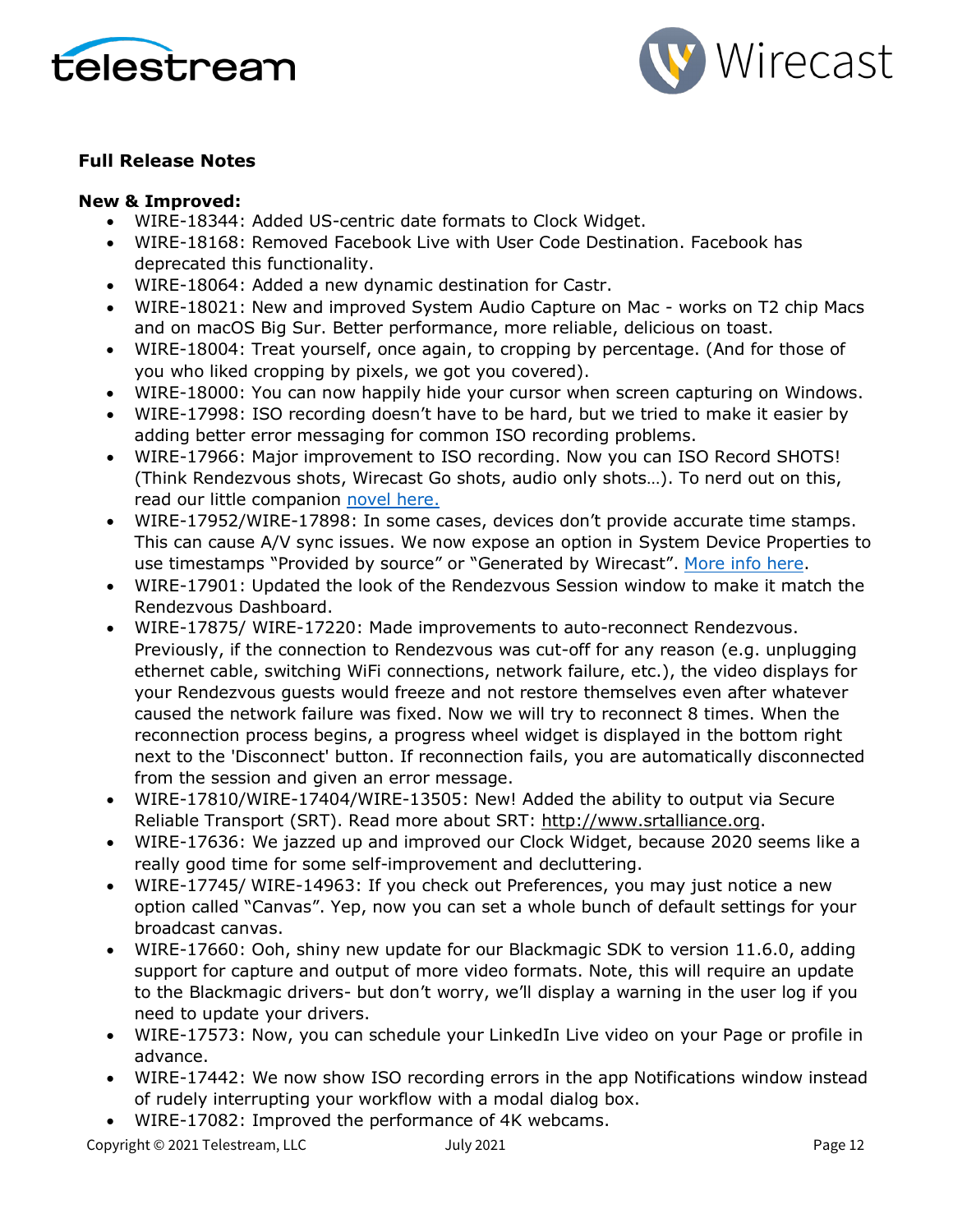



- WIRE-16861/WIRE-16704: We now enable ProRes recording on Windows (for regular recording and ISO recording).
- WIRE-14425: Added a field to specify how frequently you want to update your RSS feed in the Text Widget. Minimum value is 5 seconds.
- WIRE-14052: A default Replay speed can now be set at 0.25x, 0.5x, 1x, or 2x.
- WIRE-13977: With our updated Shot ISO recording feature, you can now map a single audio source to multiple video tracks (shots).
- WIRE-13636: Increased the maximum video delay value to 10 seconds.
- WIRE-13575: New Rendezvous Chat feature. Now you can message instantly with your Rendezvous guests, right within the app. Confirm they're ready, tell all the guests you're going off script, or let someone know they have spinach in their teeth.

#### **Fixes:**

- WIRE-18364: In a continued effort to banish 2020 from our memories, we updated our About box to display 2005-2021.
- WIRE-18343: Fixed an issue where the Clock Widget's time display could go out of sync with real time when the computer went to sleep.
- WIRE-18342: Our Live Icon thumbnails were not updating when showing a Clock. They do now.
- WIRE-18330: Fixed an issue where StreamDeck Multi Shot by Name wasn't working on Windows. This update will be distributed via the Stream Deck Plugin.
- WIRE-18311: Added a note to in-app Cloud Settings page that the service will end March 15<sup>th</sup>, 2021. On that note, please be aware: Wirecast Restream and Wirecast Live Captioning features are being phased out. The last date to renew a subscription will be March 15, 2021. [Learn more](http://www.telestream.net/telestream-support/wire-cast/faq.htm?kbURL=http://telestream.force.com/kb/articles/Knowledge_Article/Wirecast-Web-Services-Restream-Closed-Caption-Announcement)
- WIRE-18302: Now it's no longer possible to input 0 for size in the Shot Layer Properties size box when Locked Aspect Ratio is enabled.
- WIRE-18296: We wrangled the Cross Dissolve transition to once again fade audio instead of cutting it.
- WIRE-18291: Squashed a crash that could occur when attempting to stream to SRT after deleting another configured output.
- WIRE-18283: Fixed Shot Layer Drop Shadows on the Clock Widget.
- WIRE-18272: Multiviewer was only displaying on the primary monitor when running Wirecast through the Rosetta emulator on macOS M1 machines. It now happily will display on other monitors.
- WIRE-18262: Fixed a doozy where Blackmagic Output could stop sending audio if seeking or switching shots on certain media files (especially if they are long GOP format. Note: don't use those when you can avoid it!).
- WIRE-18208: Removed "Record Additional Audio channels" checkbox from Shot ISO recording UI.
- WIRE-18207/WIRE-17960: Wirecast now will not obstinately ignore your mouse clicks on Windows, which you could have experienced if you removed a layer via the Shot Layers right-click context menu.
- WIRE-18153: Fixed an issue where the Main Shot Display on Windows briefly stretched or squished when you zoomed layer height.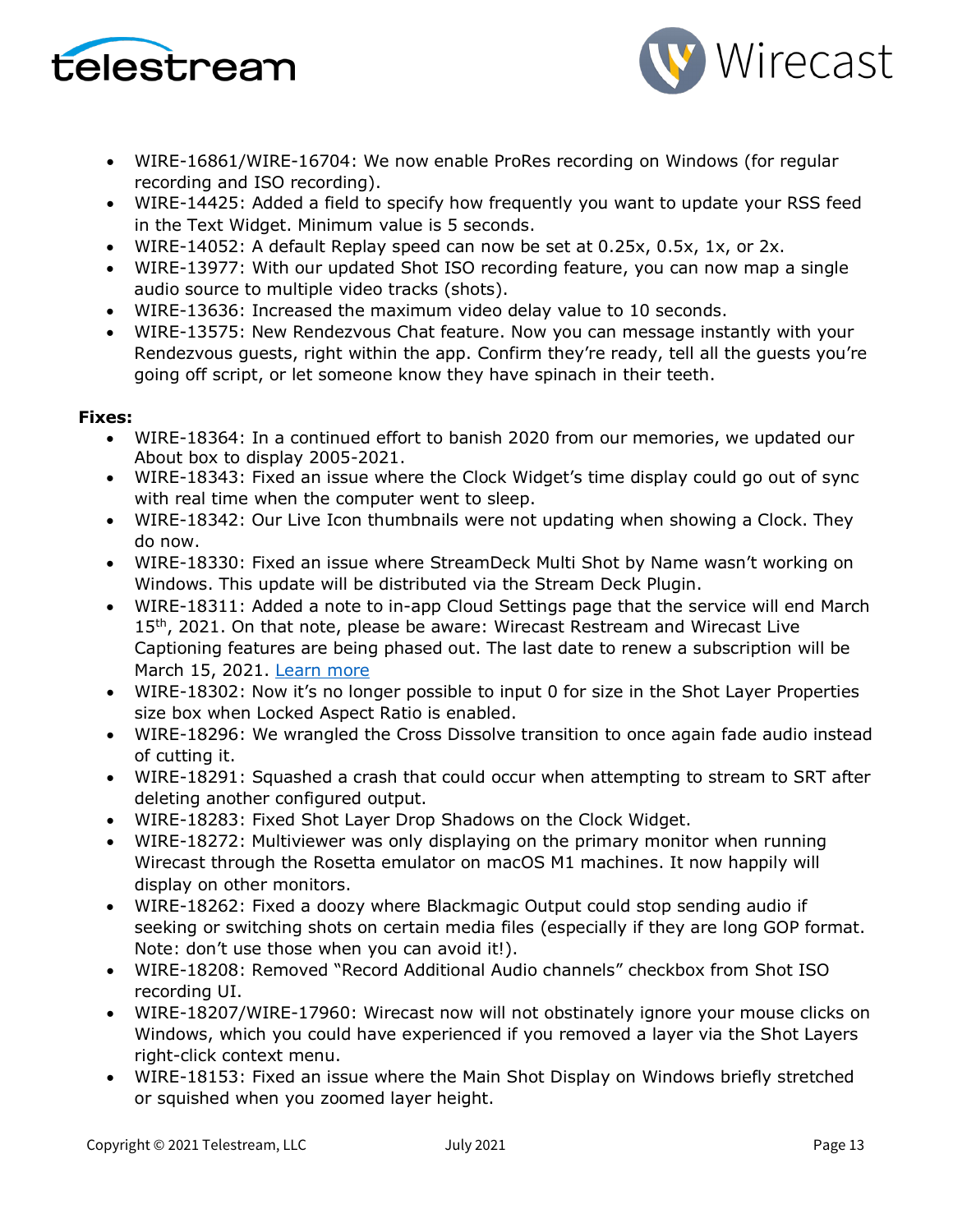



- WIRE-18149/WIRE-18048: Increased size of the Vimeo authentication window on Windows, which is helpful when you actually want to see it.
- WIRE-18146: Users will now see a warning message if they open Wirecast when GPU Tweak II is active in the On-Screen Display (OSD). Best to not use that with Wirecast. Trust us.
- WIRE-18133: Audio increases in volume momentarily when using certain transitions.
- WIRE-18115: Removed an erroneous warning message when you opened a Wirecast document from Windows Explorer if you already had another document open.
- WIRE-18104: Crash on exit with certain Thunderbolt 3 PCI-e adapters with certain Blackmagic capture cards on macOS.
- WIRE-18093: Order of operations change for streaming to LinkedIn Live: we'll check if live video is available, then create a post (instead of creating a post and then checking for the live video).
- WIRE-18077: Reverted a previous performance improvement with H.264 files on Windows due to the change causing playback problems with other certain media files.
- WIRE-18075: Did you know there was something wrong with opacity setting for Solid color on macOS? No? Oh. Then there wasn't. See, everything is fine.
- WIRE-18070: Fixed a crash that could occur on macOS when changing shot templates.
- WIRE-18065: Fixed an issue where opening context menus would cause the Multiviewer to drop frames on Windows.
- WIRE-18052/ WIRE-18051/ WIRE-18050: Simplified the Output Settings for Facebook, Twitch and Vimeo by removing a Sign-Up link that was so small you could barely see it anyway.
- WIRE-18044: When a YouTube Event is selected, we now try to select a preset matching the event's stream frame rate and resolution.
- WIRE-18022: If you change your canvas size and try to quit, we will now stop you and ask if you want to save that change. Just trying to make things easier for you.
- WIRE-18015/ WIRE-17776: You may have heard, we updated our Clock widget and happily, all the typeface settings now work. Unless it's Chalkboard. No one should be using Chalkboard font.
- WIRE-18013: Now when you transition a shot with the De-Ess filter enabled, you won't hear a popping noise – causing you to run to the microwave to check your popcorn before it burns.
- WIRE-18010: If you try to record an ISO recording to a folder that doesn't exist, we will now warn you politely, instead of giving you the finger and silently refusing to record.
- WIRE-17997/WIRE-16967: Fixed an assertion failure when playing specific media files.
- WIRE-17981: Fixed a bug that caused a deleted document to hang around defiantly in your Welcome Window.
- WIRE-17968: Creating a new Rendezvous session after trying to reconnect to an expired one now works.
- WIRE-17962: We now add a helpful, nicely worded error message to the Notification window if you try to do a Screen Capture on macOS if Wirecast hasn't been given Screen Recording permissions.
- WIRE-17959: We removed 'Show Facebook Post' link from our Facebook Destination Scheduled Events since Facebook has removed this functionality.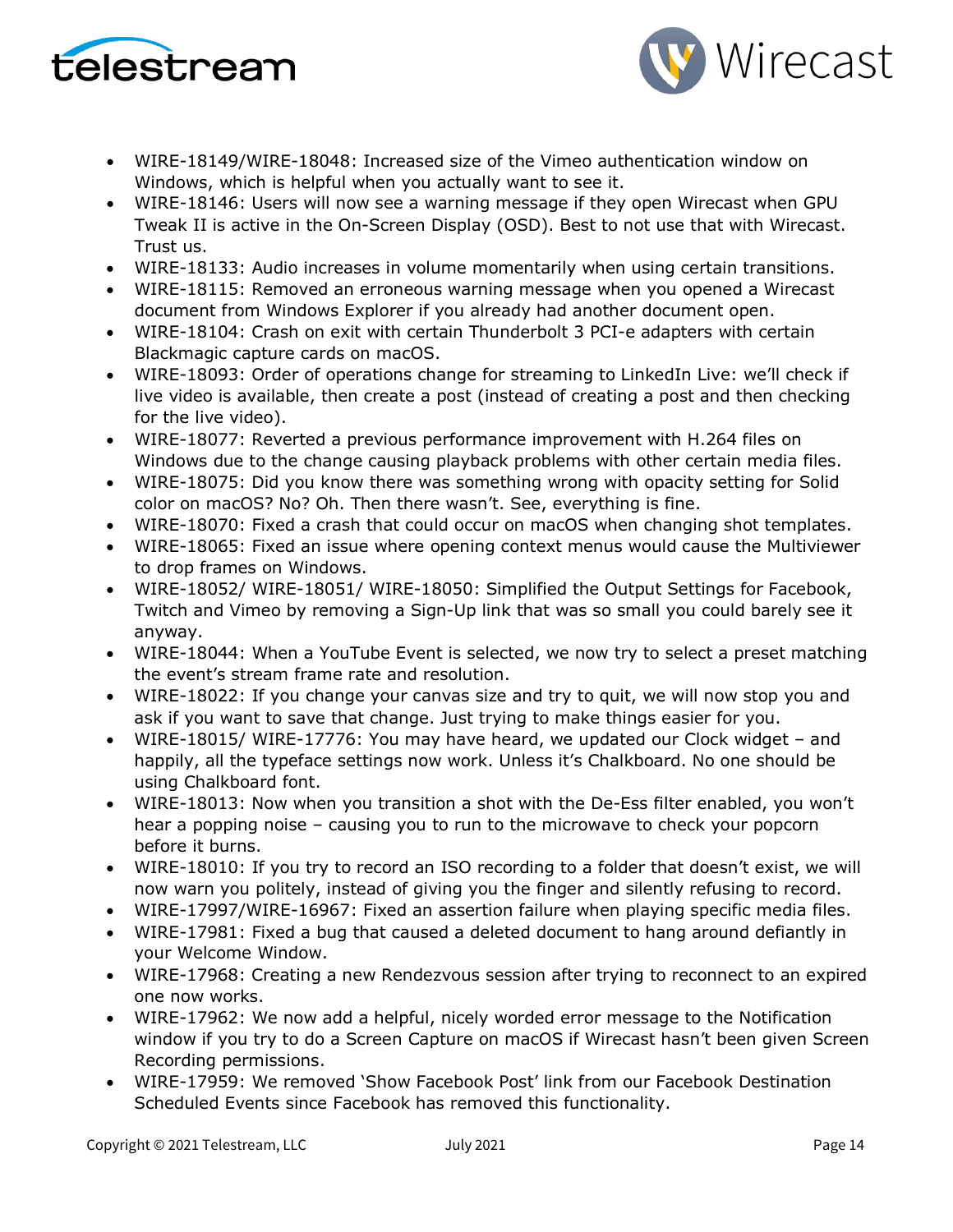



- WIRE-17948/WIRE-17760/WIRE-17620/WIRE-17481: Fixed a crash that could happen when adding a Blackmagic source that is capturing certain resolutions.
- WIRE-17928: Fixed an issue with certain RSS feeds not displaying correctly.
- WIRE-17912: If you uncheck Twitter in Output Settings, we will no longer illogically require you to log into your Twitter account before you can stream.
- WIRE-17906: The zoom on your Main Shot Display layers will now be saved when you close and reopen your document.
- WIRE-17897: We updated to the latest version of NDI HX2 which fixed a bug in HX2 decoding causing some HX2 video to not appear on older Macs.
- WIRE-17896: Removed the end date fields from YouTube Event dialog.
- WIRE-17847/WIRE-18109: Now your settings are maintained when you copy and paste a source from one shot to another
- WIRE-17813: We thank you for your patience. Wirecast sometimes took a long time to open if you had recent documents with Titler Live sources. Once you open and save your document, you'll see that's fixed. (You'll need to open any recent Wirecast Documents that appear in your Welcome Window, and save them to stop experiencing slow loading.)
- WIRE-17737: Fixed an annoying issue where audio would become distorted when outputting via in Blackmagic output.
- WIRE-17682: If your RTMP output fails, we now perform a little check to see if perhaps your firewall or antivirus is blocking your ability to stream, and we'll quietly let you know.
- WIRE-17589: Fixed a link in an ISO-related error message that led you into a dark alley and left you there to figure out what happened and to fend for yourself.
- WIRE-17575: Fixed a rare crash on macOS that could occur at quit, when the Teradek Streamreader plugin was installed.
- WIRE-17470: We squashed a bug where playing certain media files could cause an indefinite hang on older Macs.
- WIRE-17259: Improved error messaging when attempting to connect to a source with dimensions greater than 8000 pixels. 8k is our limit.
- WIRE-17052: Fixed some of our output statistics, which weren't reflecting accurate statistics. Awkward!
- WIRE-17008: Improved performance of animated PNG media files, which could cause high CPU usage on playback.
- WIRE-16226: Fixed issues where YouTube outputs would get confused if you had several users or outputs.
- WIRE-15370: Fixed playback issues with specific media files with AAC audio. Basically, the software equivalent of when your mechanic puts in a new air filter and you have to take their word for it
- WIRE-15161: Updated our Dynamic Destination Documentation to include hardware encoders.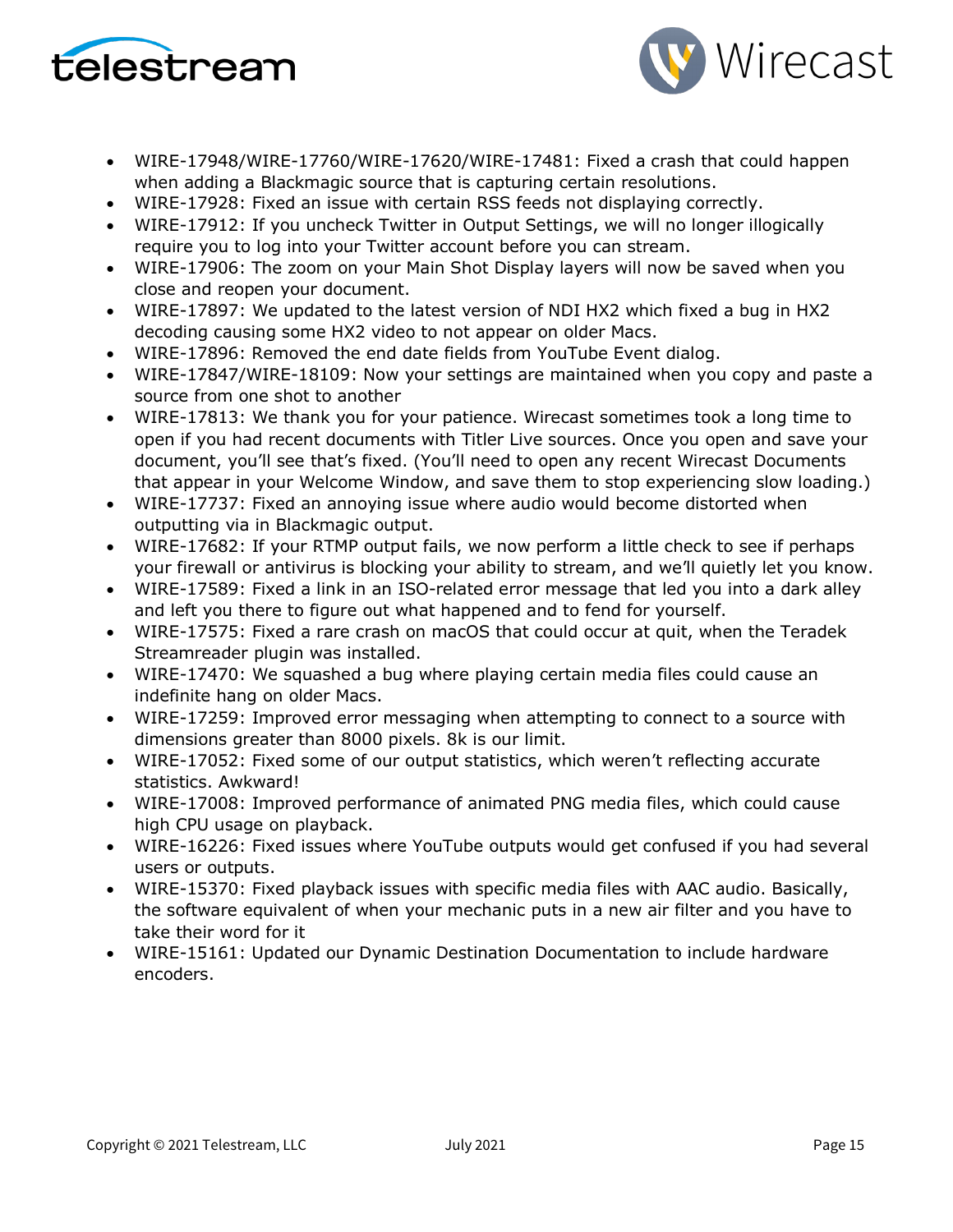



## **Wirecast 14.0.4**

#### **Fixes:**

• WIRE-18071: One more YouTube fix: We enabled Wirecast to use a previous YouTube stream key when creating events.

### **Wirecast 14.0.3**

#### **Fixes:**

- WIRE-18045: Updated the Lumens PTZ Profile, which may have the happy consequence that some Sony cameras will now work with this profile.
- WIRE-18030: We now limit the Multiviewer render frame rate to the canvas frame rate, which should reduce the amount of background processing going on. Previously this would always render at 60Hz.
- WIRE-18028: We removed the Stream Now event for YouTube Destination, since YouTube has removed this option.
- WIRE-18027: Fixed a Backenderror when creating a YouTube Event. No one wants a backenderror.
- WIRE-17990: Fixed a crash that could occur if you edited a YouTube Scheduled Event and that Event mysteriously returned a start date of 1/1/1970.
- WIRE-17955/WIRE-17941: Text Scrolling now works when OS is set to any language other than English.
- WIRE-17934: We re-enable Global Keyboard Shortcuts on macOS Big Sur. If you were following closely, we disabled them on Catalina because they caused a crash. Big Sur doesn't have that issue.
- WIRE-17913: RTMP output stream field can now be empty, and you can write your own stream name into the field.

#### **Known Issues**

- NOTE: XKeys Controller does not currently work on macOS Big Sur. If you plan to use XKeys with Wirecast, we advise you to stay on macOS Catalina or Mojave.
- NOTE: As part of the fix for WIRE-17286, on BlackMagic devices, we now identify them via hardware ID instead of enumeration order. The fallout is that if you have a document that once referred to one piece of hardware it may fail to initially reference a different piece of hardware. The workaround is to use the asset manager to replace the references to the new hardware. Once done, that document should save your new sources as expected.

### **Wirecast 14.0.2**

This was a non-public release specific to Wirecast Gear.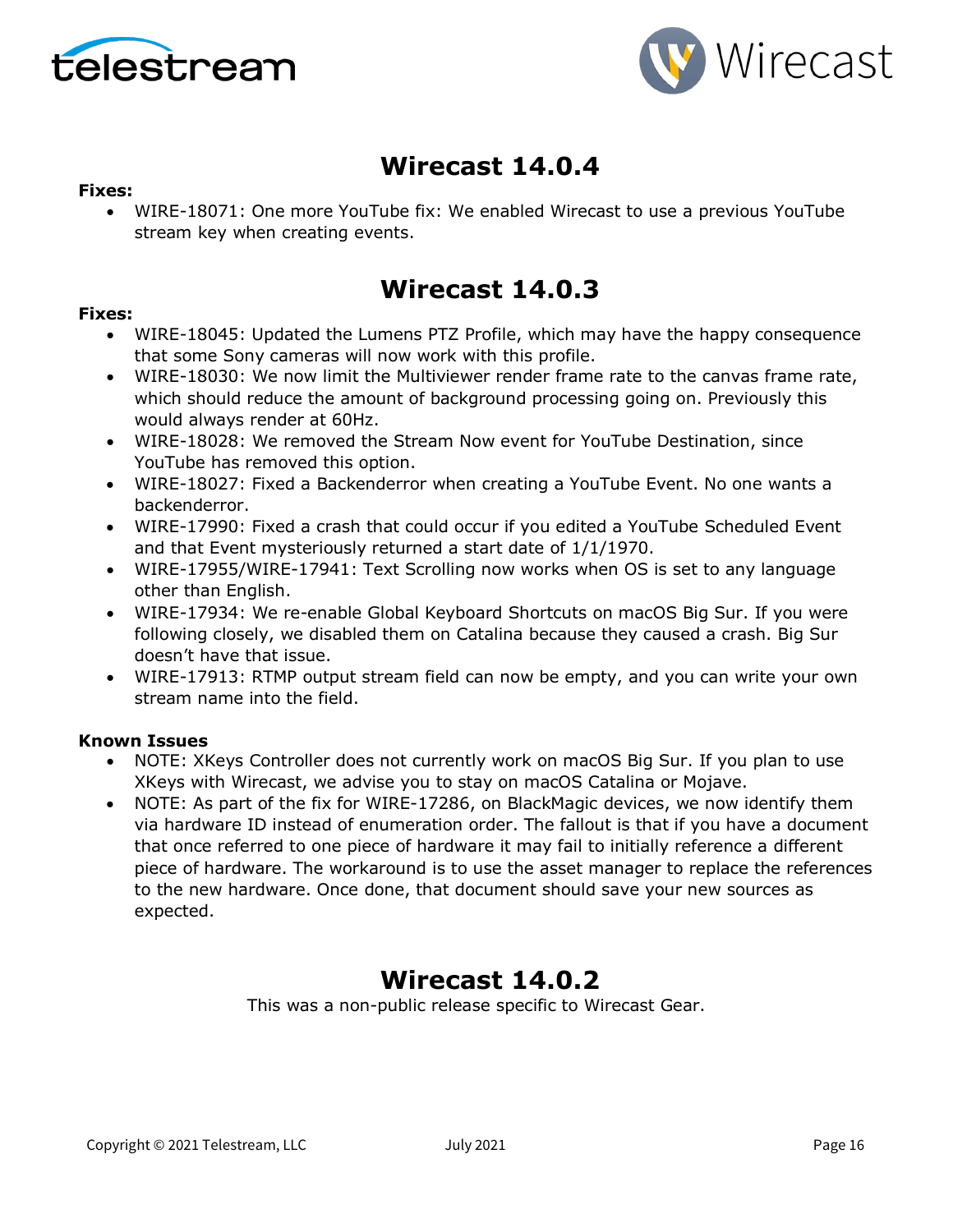



# **Wirecast 14.0.1 (Mac only)**

#### **Fixes:**

• WIRE-17908: Fixed rare crash when stopping an RTMP output on macOS

### **Wirecast 14.0**

#### **New & Improved:**

- WIRE-17882: Added an option on Wirecast Gear licenses to disable audio capture from the capture cards.
- WIRE-17852/ WIRE-17835: Added a lock button to link the new width and height size fields in the Video Properties tab.
- WIRE-17730: Updated Wirecast Gear 300 and 400 series capture cards drivers and SDK to version 190.1.
- WIRE-17825: Brightened the display of Stream/Record/ISO Times.
- WIRE-17705: Removed a superfluous error message.
- WIRE-17704: Implemented a new way to scale your sources using a handy Jog Wheel widget.
- WIRE-17674: Add a visual example to the documentation of the Countdown Clock Display Gear icon menu.
- WIRE-17666: Removed Auto-Canvas option as it was confusing and no longer serving a useful purpose. New documents will default to 720p. Older documents will be set at their actual canvas size, and you'll get a warning if your output resolutions don't match your canvas size.
- WIRE-17628: We updated some code to make our capture card inputs more efficient for Wirecast Gear 300 and 400 series.
- WIRE-17617: Updated the highlight color for Windows buttons to be less obnoxious than the bright green.
- WIRE-17610: Clarified a bit of wording on Chromakey Properties.
- WIRE-17594: Added support for Snap Camera.
- WIRE-17586: Improved the design of the NDI GPU encoding toggle button to make it clearer which was off, and which was on.
- WIRE-17585: Added a checkbox option in Advanced Preferences to allow you to reconnect live shots automatically if they get disconnected. Defaults to checked.
- WIRE-17577: Implemented a system of fixed latency for selecting the video & audio frames to render for each source. As part of this, we added a new text field to the Advanced section of the Preferences that will let you specify the Global Input Latency Wirecast should use. Lower latency means more possibility of audio blips; longer latency means more delay before video & audio are shown.
- WIRE-17556: We added an option to disconnect all peers when ending a Rendezvous session
- WIRE-17533: Added the ability to set a LinkedIn Live event to "Public" or "Private".
- WIRE-17467: Added a font face pop up to more accurately select font variations.
- WIRE-17451: Updated the term "Audio Interface" to the more descriptive "Audio Playback" for clarity.
- WIRE-17432: Now we allow you to create a custom encoder when outputting to Facebook Live.
- WIRE-17325: Added a tooltip to help explain the Facebook Optimize Connection button.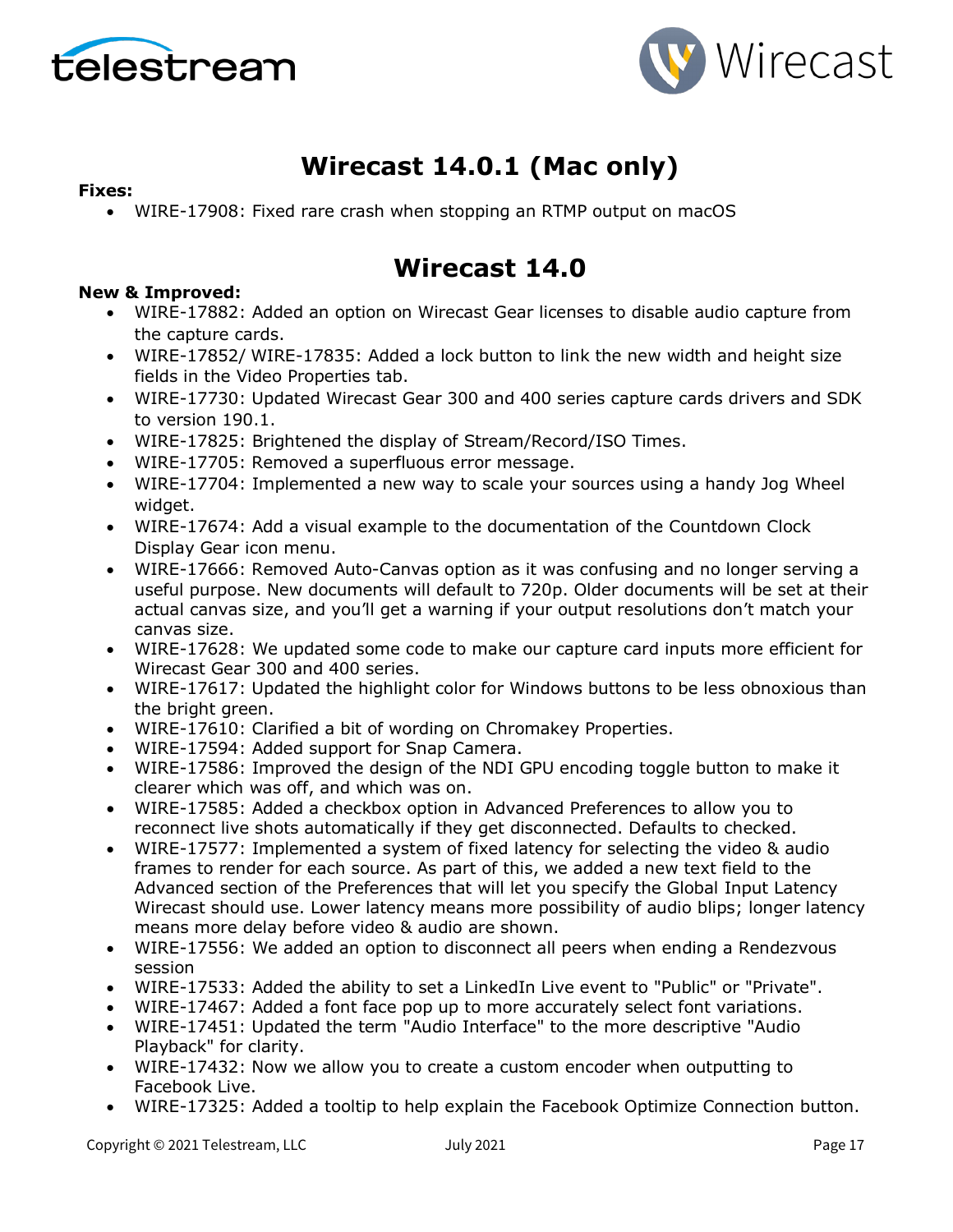



- WIRE-17318: We no longer notify you when a new update comes out if your OS is not supported.
- WIRE-17317/WIRE-17238: Updated the button placement in the Rendezvous dashboard to prevent you from unintentionally starting a new session when you meant to connect to a previous session.
- WIRE-17313: Made a minor update to the Vimeo Output API.
- WIRE-17277: Enabled GPU decoding for NDI sources.
- WIRE-17260/WIRE-16693: Updated our Solid Color overlay functionality with a fancy new GPU-accelerated one.
- WIRE-17229: Gave a minor makeover to our "Add Source" Window layout.
- WIRE-17197: Implemented a number of changes to improve the reconnection behavior of Wirecast Go when used as a source.
- WIRE-17190: Smoothed out audio from sources when connecting and disconnecting.
- WIRE-17077: Updated to NDI SDK 4.5.
- WIRE-17019: Wirecast now opens at the size of the screen instead of at a certain size in the top left corner of the screen
- WIRE-16972: Made some under-the-hood improvements to the Audio Mixer, which should result in an improved efficiency and reduced CPU load.
- WIRE-16933: Upgraded our Webstream plugin (libVLC) to version 3.0.8.
- WIRE-16930/ WIRE-16734/ WIRE-6613 /WIRE-14: Introducing Chroma Key v2: Added new features to our Chroma Key to enable more accurate keying, including spill suppression, edge coloring, clipping ranges and more.
- WIRE-16929: Introducing Color Key: Added a new Color Key feature which keys using colors in the RGB space. Useful for images (logos) that have non-black and non-white backgrounds.
- WIRE-16928: Introducing Luma Key: Added a new Luma Key feature which sets the image alpha based on the intensity (y) value, ignoring the color (U and V) values. This is useful if you have a logo with a white or black background you wish to remove.
- WIRE-16925/WIRE-12741/WIRE-16650: Rebuilt our Mulitviewer, and in the process, added some cool new audio meters.
- WIRE-16847: Implemented a menu & menu items under the 'Switch' menu that restores the toggle functionality of Layers in the Main Shot Display area.
- WIRE-16783: Rebuilt the Shot Layers User Interface- you'll notice some snappier animations and a subtle new look.
- WIRE-16749: Added support for new "made for Kids" guidelines in YouTube destination.
- WIRE-16739: Improve the Output Statistics for RTMP Destinations.
- WIRE-16732: Changed the way we store/show your document thumbnail, to reduce file size.
- WIRE-16699: Rewrote our text widget to, among other things, improve performance and smoothness of scrolling text.
- WIRE-16663: There is now a 'Delete all' button in the Asset Manager window to remove all missing assets at once.
- WIRE-16648: Switched from the Apple-deprecated OpenGL render engine to Metal on macOS.
- WIRE-16129: Major improvements in the way Wirecast sizes incoming video sources. This, along with the new ways you can resize your videos and bounding boxes, should make it much easier to get your media precisely the size you want it to be.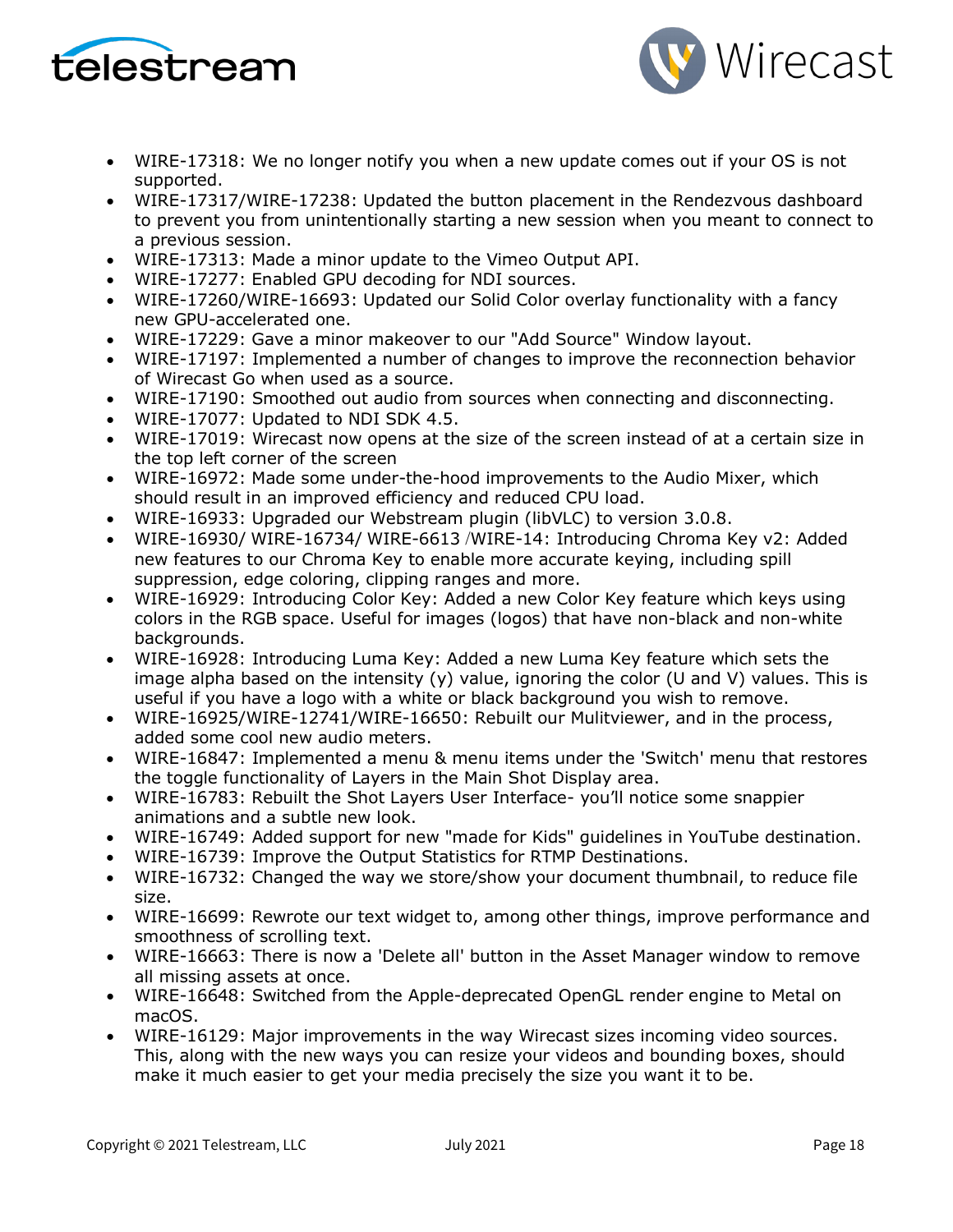



- WIRE-15995/WIRE-17442: We moved the status bar to the bottom of the main document UI to free up space at the top. It will show System CPU, bitrate, dropped frames, viewer count, Facebook reactions and Telestream Cloud status.
- WIRE-15915: Added the ability to bring in an NDI audio only source.
- WIRE-15584: Added an "Add All" button in Rendezvous to more efficiently add all guests at once.
- WIRE-14979: We now allow you to set In and Out points on your Custom (Stinger) transitions.
- WIRE-14072: We added an improvement so that all sources appear and disappear from the source list while the Add Source dialog is showing, so you no longer need to close and reopen the dialog to see updates.
- WIRE-12911: Improved experience when a shot gets disconnected. You now have the option for disconnected shots to be replaced with the red question mark, a transparency, or an image of your choice.

#### **Fixes:**

- WIRE-17879: Fixed an issue with drop shadows on Windows.
- WIRE-17869: Fixed a word wrapping issue that could occur when specifying Width/Height on macOS.
- WIRE-17864: Fixed a transition issue on macOS when transitioning media with a drop shadow.
- WIRE-17863: Fixed a very rare crash that could occur when dragging the Edge Color slider in the Chroma Key properties tab.
- WIRE-17862: Dragging shots on the Main Shot display should no longer cause Wirecast to become unresponsive on Windows.
- WIRE-17861: Fixed an issue where clicking "Apply Default" could cause the Chroma Key to stop updating.
- WIRE-17855: Squashed a crash that could occur when adding a Text shot then adding a Title shot.
- WIRE-17854: Fixed a crash on that could happen when you quit Wirecast.
- WIRE-17853: The lock icon on the Shot Layer Properties was inconsistent between macOS and Windows. Not they match.
- WIRE-17881/WIRE-17849: Fixed some missing translations.
- WIRE-17845: We updated our trace log to be more useful to us in diagnosing errors.
- WIRE-17838: The Chroma Key dropper samples were not always aligned with the mouse cursor – now they are.
- WIRE-17833: Fixed a crash on macOS when saving a document if there were unused assets that were created from the Rendezvous Dashboard.
- WIRE-17826: Removed some embarrassing text use for testing only.
- WIRE-17808/ WIRE-17807: Fixed a crash that could happen when dragging JPEG directly onto Shot Layers Tab.
- WIRE-17806: Fixed another crash that could happen when switching between Playlist tab and Main Shot tab with certain legacy documents.
- WIRE-17805: Playlists were missing their thumbnail images we found them and put them back.
- WIRE-17802: Scale-to-Fit button was not doing what it was supposed to do when assets had a crop applied. Now it's behaving.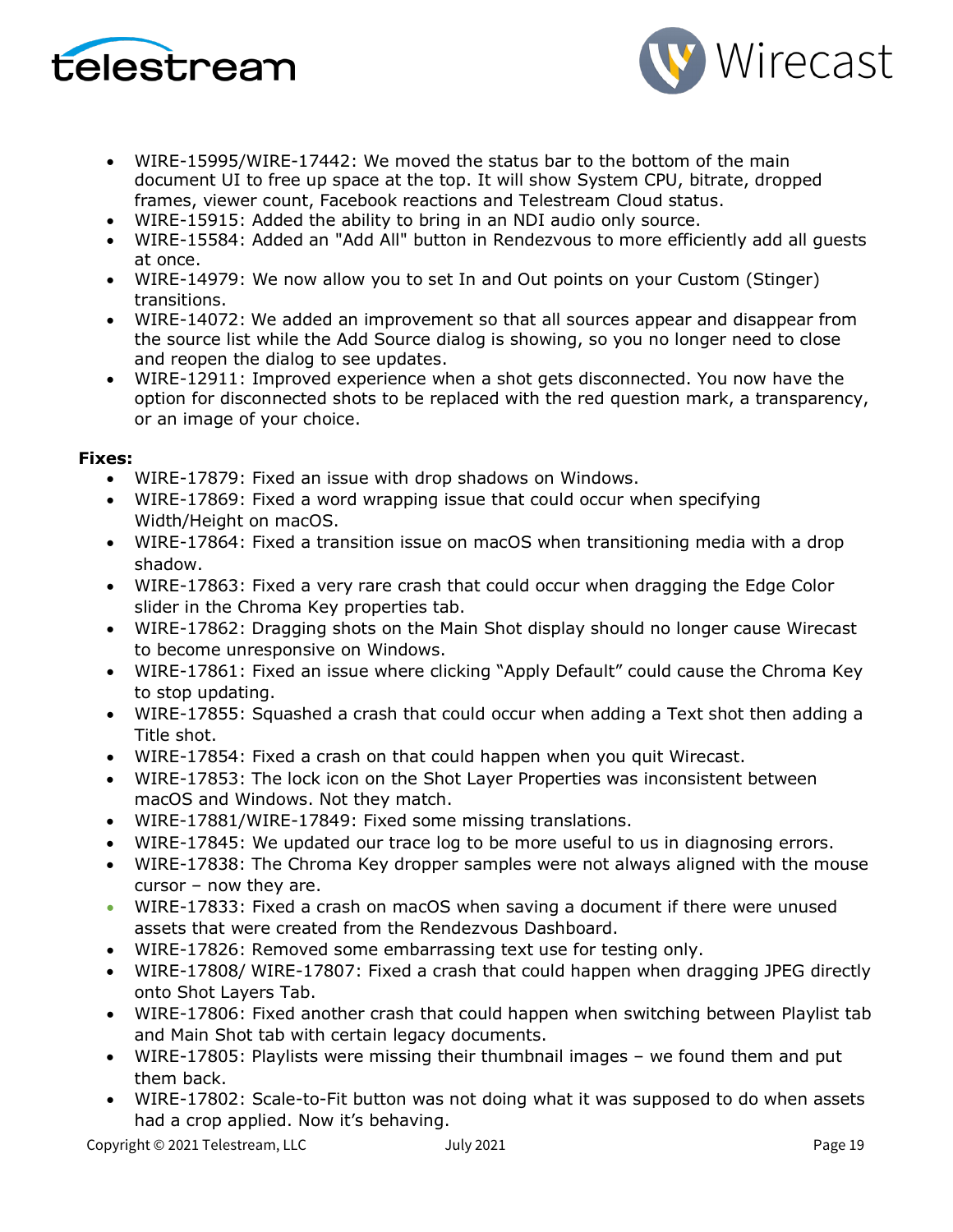



- WIRE-17796: Removed references in our User Guide to an old feature involving the ability to move between Keynote slides in Wirecast.
- WIRE-17793: We brightened display of timecode for media playback in Live you're welcome Barrie.
- WIRE-17791: Fixed an error where YouTube accounts with no upcoming events would show "Error retrieving streams from server".
- WIRE-17790: Fixed an issue with our new Chroma/Luma/Color Key where in one Beta version it was making the subject partially transparent.
- WIRE-17783: Loading Wheel no longer appears when transitioning from Clear Layer to any shot on macOS.
- WIRE-17782: Stinger Transitions are now scaled properly in the "Manage Stinger Transitions" menu.
- WIRE-17771: Improved the error message that you'd get if you previewed an event on YouTube, and then went back to Wirecast and tried to enable Auto-Start for that event.
- WIRE-17767: Cut transitions no longer have a one-frame overlap
- WIRE-17749: Fixed an issue that could cause Titler Live sources to disappear if set to auto-live
- WIRE-17746: Fixed a crash on Windows that could happen when importing images
- WIRE-17744: Now you can decorate text with a shadow AND a background
- WIRE-17742: Fixed an issue with text that could potentially corrupt memory.
- WIRE-17739: Fixed a damn memory leak on exit after selecting a layer in Preview
- WIRE-17738: Fixed a crash when switching from Playlists back to the Main Shot Layers
- WIRE-17735: Fixed a flicker in the lower left side of the UI
- WIRE-17734: Another leak fixed also related to clicking on empty preview
- WIRE-17732: Cleaned up our Duplicate Shot Options menu
- WIRE-17721: It was reported that Scale to Fit and Stretch to Fit were not working properly- we revamped that whole area anyway. Be sure to check that out.
- WIRE-17719: The Facetime camera is no longer defaulting to the lowest option
- WIRE-17717: Fixed an indefinite hang that happened when devices were missing
- WIRE-17716: Fixed an issue that could cause the UI to stop responding on Windows after several hours of operation
- WIRE-17715: Translated some text
- WIRE-17713: Text Justify is no longer broken
- WIRE-17111: Scaling-related fix: Rendezvous shots should no longer resize after saving and reopening
- WIRE-17710: We dropped support for macOS 10.13 and added a warning notification that you can't install if you're not on 10.14 or later.
- WIRE-17709: "Smooth" and "Cut" transitions are no longer choppy
- WIRE-17699: We increased the time we attempt to synchronize incoming audio and video sources for ISO recording - in order to handle sync better.
- WIRE-17696: Fixed an issue on Mac where certain transitions would cause all layers to transition instead of just the changed layer
- WIRE-17688: When you add a new output destination, we now don't retain the old data in the new output configuration
- WIRE-17687: Fixed an issue during long streams that cause latency to accumulate for certain Sources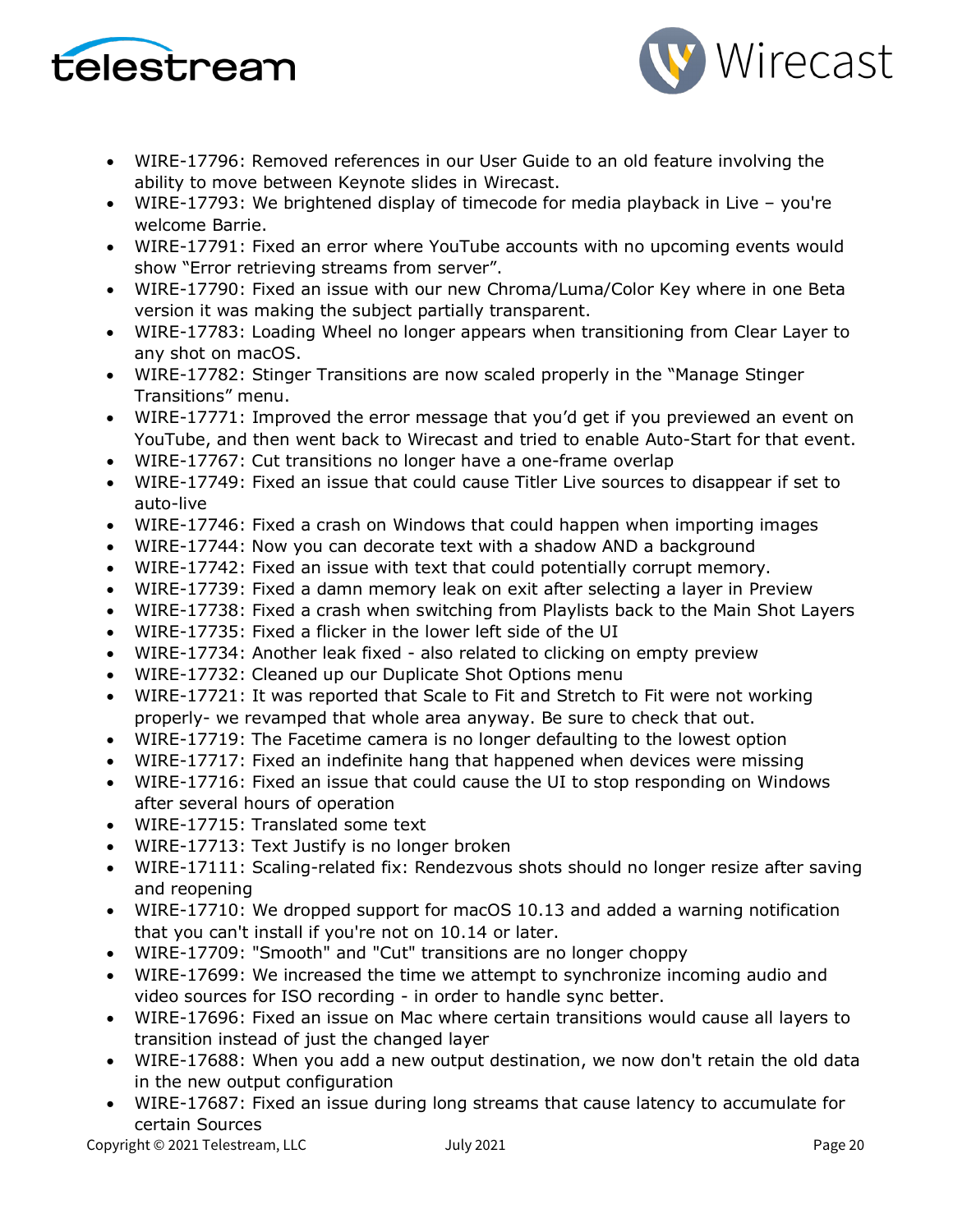



- WIRE-17677: Fixed several small memory leaks on macOS.
- WIRE-17663: Fixed crash that could occur when opening the LinkedIn Login page on certain machines
- WIRE-17663: Fixed an issue that caused a crash with the LinkedIn OAuth Login page
- WIRE-17662: Output Settings sidebar was not updating when the destination was changed. Now it does.
- WIRE-17658/WIRE-17641: Fixed an issue where deleting a Playlist could cause Wirecast to enter a state where Shots could not be selected.
- WIRE-17646: If you set a delay on your Video Shot it will no longer reset itself intermittently.
- WIRE-17643: Fixed a bug where if you selected Configure Monitor and then System Audio Capture your Config Monitor selection would get reverted to your previous selection.
- WIRE-17642: Fixed a crash on Mac that could occur when you had a screen capture source
- WIRE-17640: Removed Syphon Inject from User Guide.
- WIRE-17639: Fixed a bunch of cropping issues including the Control key not working
- WIRE-17633: We've removed Syphon Frame as a Source Option. Syphon depends on the OpenGL framework, (which Apple is in the process of deprecating), and as of version 14.0, we've moved Wirecast to the Metal framework, which is not compatible with Syphon.
- WIRE-17630: Added a warning when you disconnect Rendezvous sources so you don't accidentally disconnect people.
- WIRE-17629: Removed use of the word "Master" in Wirecast and documentation in favor of Main Shot Bin and Main Audio Mixer.
- WIRE-17627: Fixed drop shadows being upside down on macOS.
- WIRE-17623: Fixed a YouTube authentication issue.
- WIRE-17622: The "Remove when finished" option for media playback works again.
- WIRE-17619: Minor change of text color on the clock to make it visible
- WIRE-17614: If you open your document on a screen that was smaller than the one it was created on it was opening too large to fit in window. That's been fixed.
- WIRE-17609: Fixed a minor issue that would result in Chromakey being selected when you meant to select Lumakey.
- WIRE-17608: Stinger Transitions now maintain their alpha channels
- WIRE-17605: Fixed a rare crash that could happen when a Rendezvous Guest joined a session.
- WIRE-17603/WIRE-17286/WIRE-16571: Fixed an issue that would cause capture cards to switch sources each time you rebooted your computer. See NOTE below.
- WIRE-17599: Fixed a crash that would occur when starting a Rendezvous Session when a disconnected audio source was in the Live Program Out Mix.
- WIRE-17598: Fixed a crash when changing the Solid Color sources' width or height to zero.
- WIRE-17593: Removed forced bold, italic and bold italic from fonts that don't support them.
- WIRE-17592: Fixed another rare crash on Windows.
- WIRE-17590: Teradek Sources no longer autofill Host, Port and Stream Name.

Copyright © 2021 Telestream, LLC and Muly 2021 Department of the Page 21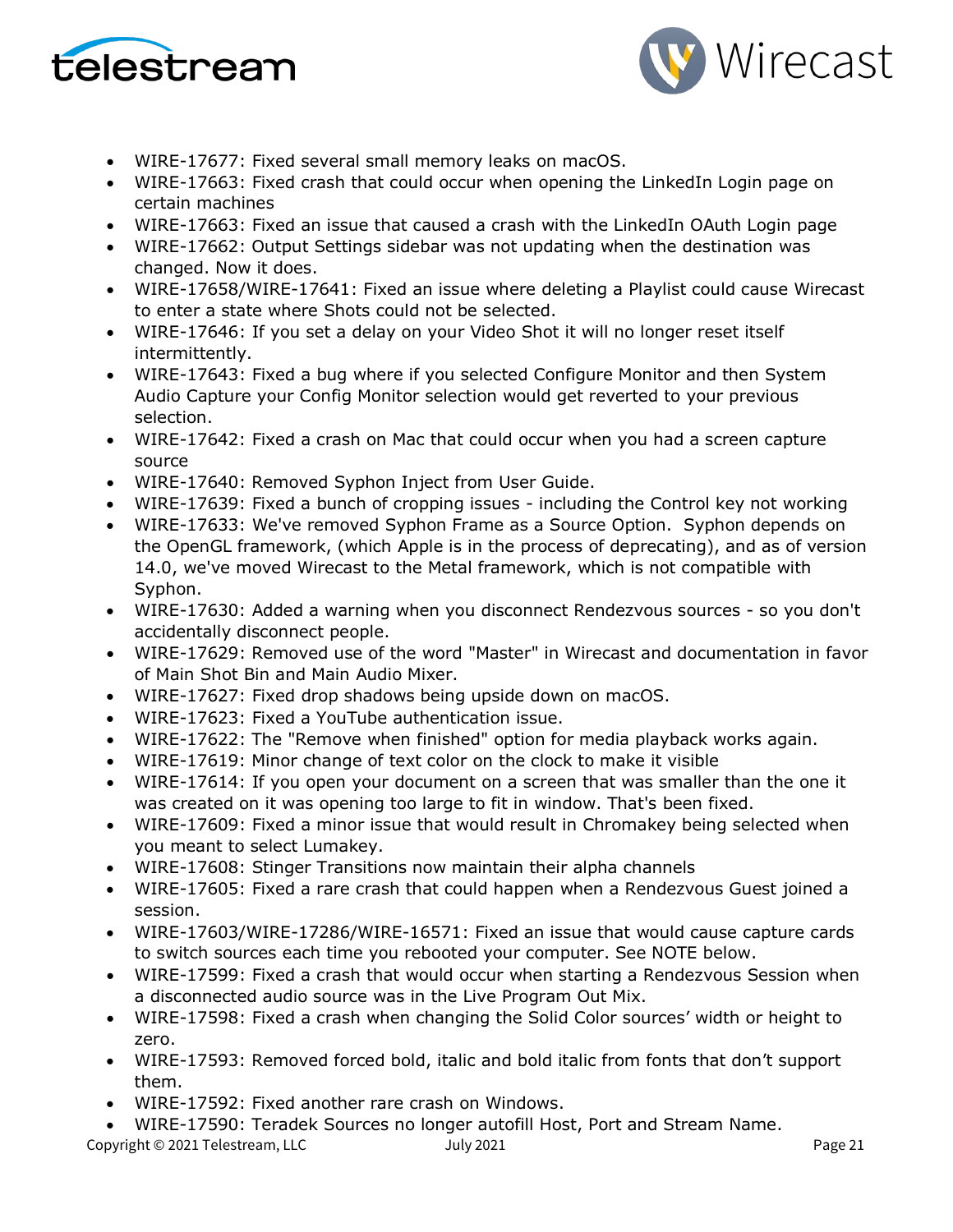



- WIRE-17588: Fixed an issue on Wirecast Gear 300 and 400 series where the capture cards could drop bits of incoming audio.
- WIRE-17587: Typefaces and typeface shadows were being cut off by bounding box we've made some fixes to that.
- WIRE-17584: Fixed an issue on Windows where text was disappearing seemingly by evil magic
- WIRE-17580/WIRE-17578: Mattes now work again.
- WIRE-17282: Manual focus on NDI PTZ control now works.
- WIRE-17576: Fixed a crash when switching shots with certain transitions if the Rendezvous Live Output camera was set to the Document's output.
- WIRE-17574: Fixed rare crash on Windows.
- WIRE-17564: Fix rare crash when switching shots to a Rendezvous Guest that has disconnected.
- WIRE-17562: The app UI is no longer obscured on Windows when you've scaled to >100%
- WIRE-17553: Fixed rare crash that could occur when a Dynamic Destination sends Wirecast an invalid XML file.
- WIRE-17546: Fixed an issue causing a shot to flicker and video to freeze
- WIRE-17537 and WIRE-16355: Fixed some audio issues when using Elgato Game Capture HD60 Pro
- WIRE-17536: More translations of text
- WIRE-17527/ WIRE-16883: Fixed rare crash at quit on macOS.
- WIRE-17525: Fixed a bug where you could inexplicably no longer manipulate shots using your mouse
- WIRE-17522: Fixed another rare lockup
- WIRE-17512: In the Audio Properties panel, it turns out changes made to the gain channel sliders were not being sent live.
- WIRE-17490: The Select Screen Region feature of Screen Capture now works again on macOS.
- WIRE-17489: Fixed a few issues with text scrolling that were known issues in Beta 1.
- WIRE-17465: Fixed an issue where output destination names would rebel, if left unnamed, and take over a name from an existing destination.
- WIRE-17463/ WIRE-17420/ WIRE-16591/ WIRE-15317: Satisfyingly, fixed a number of rare crashes that could occur when switching shots.
- WIRE-17460: Now we impose a limit (75) on the number of layers within a shot (for your own good).
- WIRE-17448: Removed Studio badges from Wirecast UI.
- WIRE-17441: Fixed a possible audio sync issue stemming from the capture cards in Wirecast Gear 300 and 400 series.
- WIRE-17440: Updated the Facebook Live API to make it possible to schedule a live event on Facebook from Wirecast again.
- WIRE-17427/WIRE-13538: Resolved a crash that could occur if you added more than 49 layers to a shot.
- WIRE-17412: Fixed a very rare hang when deleting a replay layer.
- WIRE-17408/ WIRE-17334: Fixed an issue that would let you close a document without saving some source properties settings - thus causing you to lose those settings.

Copyright © 2021 Telestream, LLC July 2021 Page 22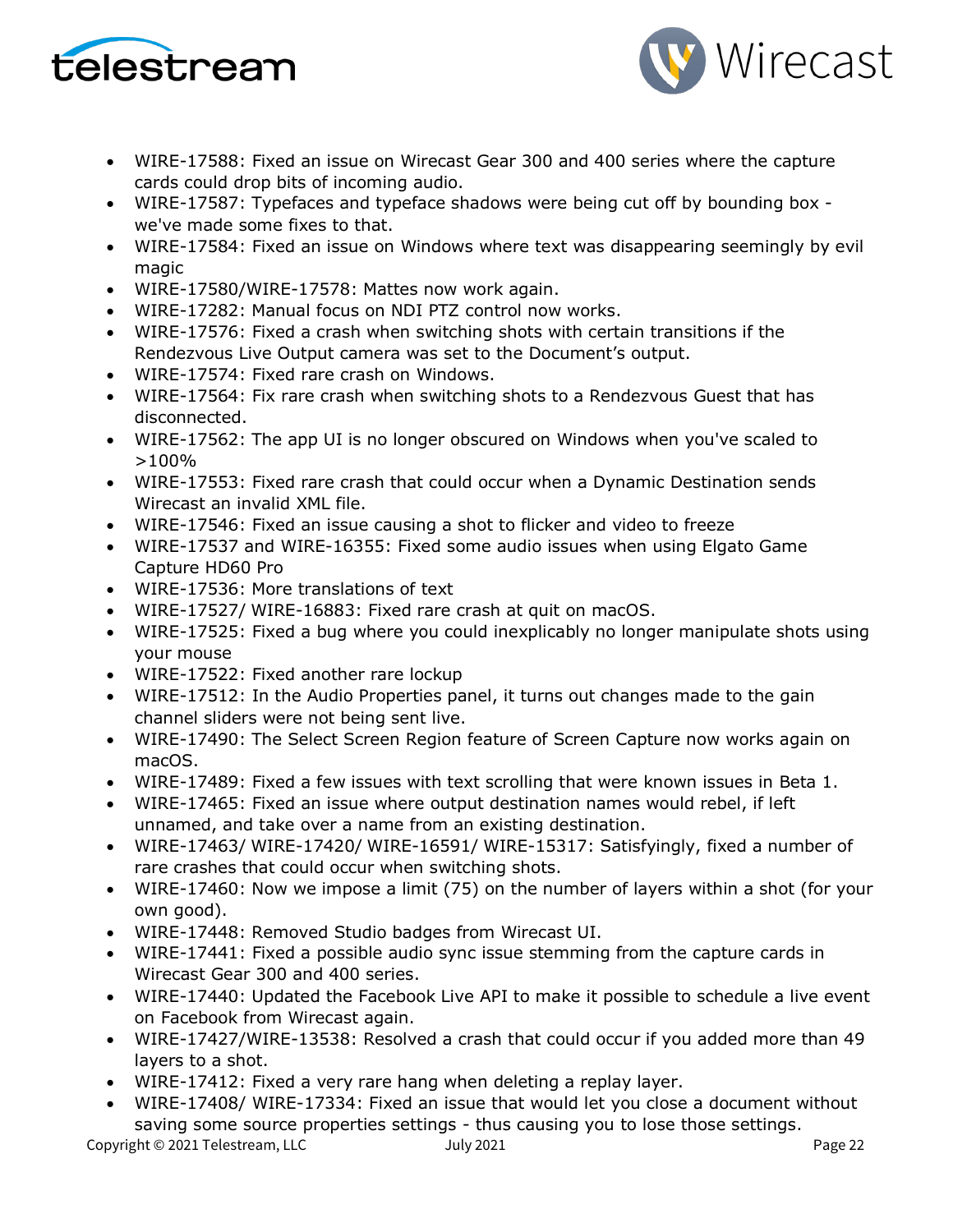



- WIRE-17378/WIRE-17213: Fixed issue where your text and clock shots would suddenly go missing.
- WIRE-17373: Auto-Canvas was sometimes reporting the wrong resolution.
- WIRE-17343: Added a font face pop up to more accurately select font variations.
- WIRE-17323: Fixed a confusing error that would show a Wirecast crash error upon opening.
- WIRE-17315: The websocket connection to the server was closing unexpectedly when using a VPN service with Rendezvous. So now we add a periodic ping to keep the websocket connection alive.
- WIRE-17304: Restricted Virtual Camera to only output from one document at a time.
- WIRE-17303: Fixed a scaling issue where icons could be erroneously horizontally stretched
- WIRE-17302: Input fields in Output Settings are no longer unresponsive following a single factor authentication failure.
- WIRE-17291: Fixed a Fatal Application error that could occur when streaming
- WIRE-17279: Fixed a crash that could occur if your document freaked out and got into a state where it wasn't ready for the next action. This could occur when attempting a screen capture when an audio driver is not installed, or you have shots programmed to an Elgato StreamDeck.
- WIRE-17261/ WIRE-17174: NDI audio can now be sent joyously and distortion-free to Rendezvous participants
- WIRE-17259: Wirecast no longer fails silently when attempting to connect to a scan converter source that's larger than 8K.
- WIRE-17256: Now we don't prompt you twice to overwrite saved documents on macOS Catalina.
- WIRE-17243: Cleaned up our YouTube output settings adding better error messaging and streamlining the way you start/stop events
- WIRE-17236: Icons were incorrectly displaying mute in a browser connection when entering a Rendezvous session.
- WIRE-17226: Updated the Media File icons are the same in the Add Source dialog.
- WIRE-17216: Documentation now correctly notes that Monitor screen capture will provide a higher frame rate source than a Window screen capture.
- WIRE-17210: Fixed a minor memory leak in the YouTube Destination.
- WIRE-17201: YouTube is deprecating the StreamNow functionality. All YouTube live streams must now be done through events. So we changed some stuff related to that.
- WIRE-17196: Worked around an issue where the NDI HX app provides invalid audio timestamps when sending to Windows.
- WIRE-17192: We disabled the Facebook Speed test when streaming via Wirecast Restream since the location wasn't local and optimizations were invalid
- WIRE-17189: Emojis, and other characters are showing correctly again in Rendezvous.
- WIRE-17169: Added a notification when attempting to install on Windows 8.x. (Psst: It requires Windows 10 or higher).
- WIRE-17164: Canvas Size limitations are now enforced when using custom presets.
- WIRE-17150: If your document was saved with a layer off in a previous version of Wirecast, and opened in Wirecast 13, the layer would not appear. We found your missing layer and brought it home.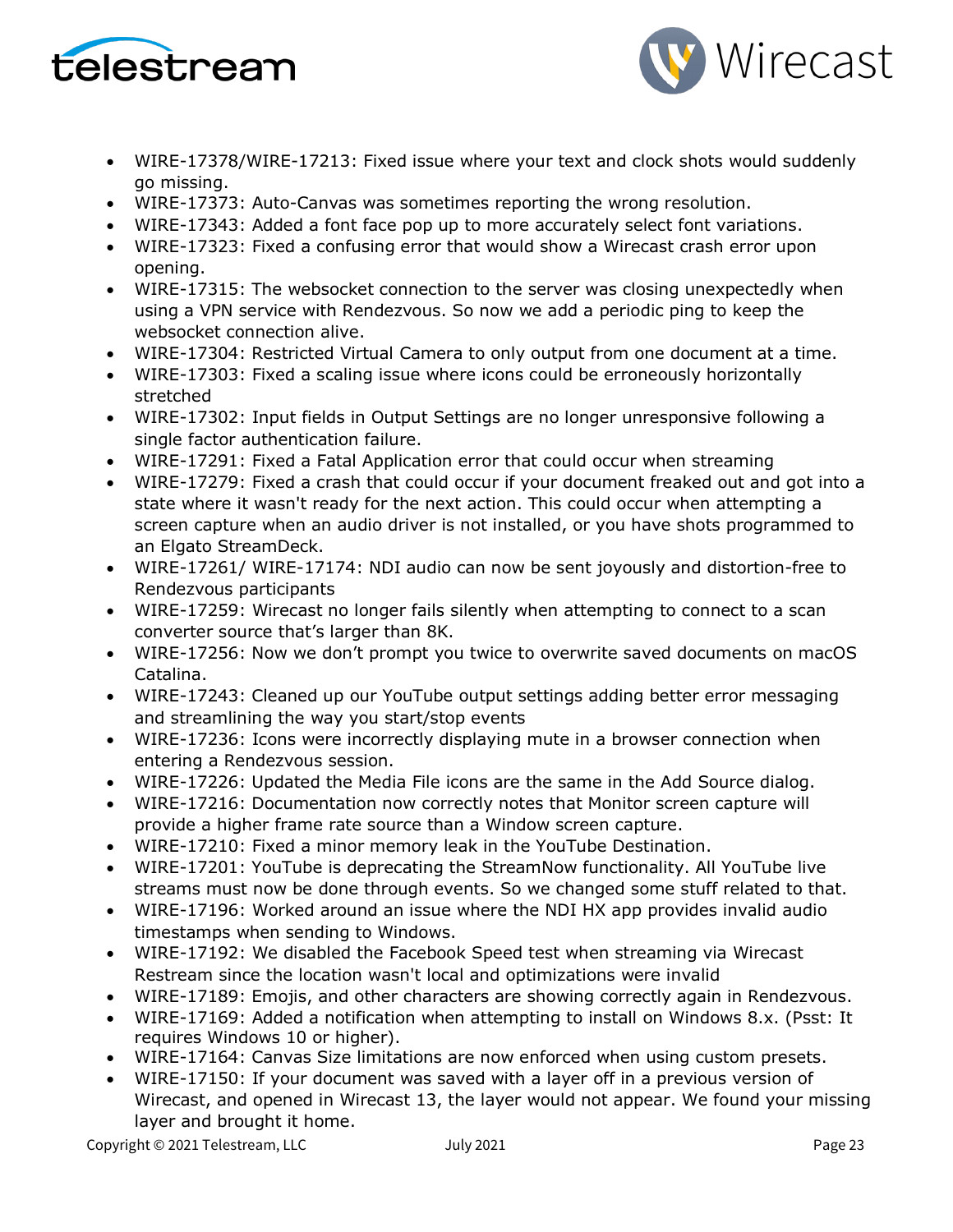



- WIRE-17148/WIRE-17075: Fixed a rare crash when running the app in the background on macOS.
- WIRE-17142: When sending live captions through our WebServices platform, certain platforms are not handling b-frames correctly resulting in garbled captions. To account for that, we added new "Cloud Captioning" encoding presets that turn b-frames off and increase bit rate (to account for inherent quality loss of turning off b-frames).
- WIRE-17278: Now your encoding preset won't spontaneously change after you create an event.
- WIRE-17133: Add documentation for sources that can be used with ISO Recording.
- WIRE-17126: Selected transition was not used when using Keyboard Shortcuts when AutoLive was enabled.
- WIRE-17124: Add ability to Screen Capture hardware accelerated applications on Windows 10 1903 and higher. Examples are Chrome, Firefox and Zoom.
- WIRE-17095: Improve the peak bitrate behavior of the Apple H.264 encoder. This fix only applies to macOS 10.15+.
- WIRE-17087: Fixed an error in the YouTube API caused by the reported user's region being unsupported
- WIRE-17084: Facebook recently made changes to Groups that restricts any app from accessing certain features, such as the Live API, until an admin grants access to the app. We updated our error message for this so you might actually know what it means and what to do about it.
- WIRE-17080: Increased the efficiency of data calls for Facebook scheduled events
- WIRE-17065: Fixed an issue using audio interfaces with Rendezvous on macOS.
- WIRE-17063: Improved resiliency when dealing with apps that feed us video timestamps that are off from the audio timestamps (e.g. JustWifiCam on iOS).
- WIRE-17055: Fixed a crash that could occur while setting up a YouTube event
- WIRE-16994: There were some unnecessary horizontal scroll bars on Windows that we removed. Now you won't be tempted to scroll when you can't.
- WIRE-16973: Made some under-the-hood fixes to reduce CPU on Mac
- WIRE-16963/WIRE-16904: Fixed an issue where sources on your Live and Preview would scale to 1/4 when dragging your document from one monitor to another on macOS.
- WIRE-16924: Added trace logs to improve our ability to track errors to YouTube streaming.
- WIRE-16917: Fixed issue where icons in the Main Shot Display were not handled consistently across audio sources and in some cases were not respecting the addition/removal of layers containing audio
- WIRE-16912: Fixed a horizontal misalignment of Bitrate in the Output Statistics
- WIRE-16911: Fixed horizontal alignment of Channel in the Rendezvous Audio Mixer in certain languages.
- WIRE-16910/WIRE-16905/WIRE-16903 /WIRE-16707/WIRE-16784: Fixed a variety of missing translations.
- WIRE-16908: Made our error message more understandable if you were to select Live Captions without having Telestream Cloud Settings selected.
- WIRE-16907/WIRE-16826: Fixed a couple of error messages that were displaying incorrectly, especially when in dark mode.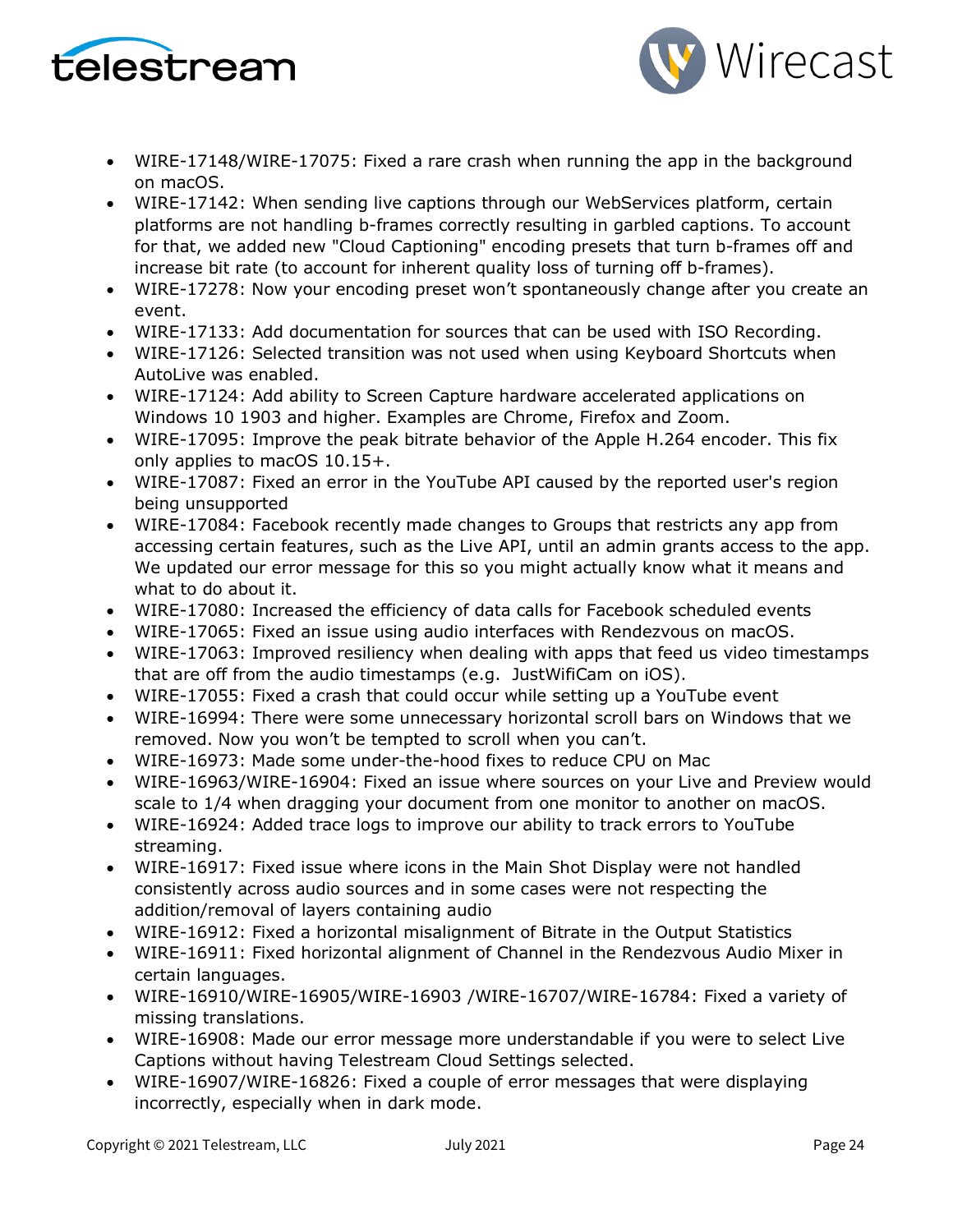



- WIRE-16906: Fixed text overflow in the Keyboard Shortcuts Preferences Pane in certain languages.
- WIRE-16869: Made some changes to the YouTube destination to more elegantly handle accounts that don't have pre-existing events
- WIRE-16835: Fixed the layout of our Support Assistant in several languages.
- WIRE-16825: Fixed a rare hang when exiting to Multiviewer while ingesting a BlackMagic source.
- WIRE-16820: Added CPU data to the trace log on exit.
- WIRE-16811: Added a manual configuration option for audio sample rate that will let you pick the value that matches your incoming source. (Note: you can only configure the audio sample rate when automatic format detection is disabled. We do this to prevent people (we won't name names) who don't know what they're doing, to set it to 196kHz because they may think bigger is better - and then call support or get stuck because they don't understand what's happening. So, yeah. We're restricting this for your own good. When format detection is enabled, we assume the audio is 48 kHz.)
- WIRE-16799: Crash when declining a macOS prompt to install Osaka font.
- WIRE-16779: Fixed a crash that would occur when stopping two live streams to Twitter/Periscope.
- WIRE-16778: Fixed an issue playing audio from WASAPI devices.
- WIRE-16776: We've taken some extraordinary measures to ensure that web stream sources stay connected and don't freeze in Wirecast - even if they restart, end, enter an error state or we stop receiving data for any number of reasons. We now try our darnedest to reconnect.
- WIRE-16768: Output Settings UI has some minor alignment issues on macOS.
- WIRE-16763: Fixed a crash that could occur if you had a hotkey with no name, and you right-clicked a shot.
- WIRE-16762: Fixed an issue that could occur when using a source that produces JPEG frames, on a computer that is not fast enough to decode them in real-time. The result was a backlog of frames that would cause the source's video to be delayed and out of sync with any live audio. (This could've also happened when deinterlacing video from a task source (though less likely since deinterlacing is relatively quick).
- WIRE-16760: Wirecast was trying to use deselected/unused output destinations when Live Captions was selected. It won't do that anymore.
- WIRE-16747: Fixed our copyright date in the About window.
- WIRE-16745: Flash is dead. We're not going to warn you that it's not installed anymore.
- WIRE-16713: Reconfigured NDI Output to avoid "clocking" the output which was intended to help file-based outputs but effectively slowed down real-time sources, resulting in for example, dropped frames at 1080p60.
- WIRE-16694: Reconfigured NDI Output, which effectively improved several issues- one of which was an observed A/V sync issue on NDI Out.
- WIRE-16684: Fixed an issue that cause no video from the Logitech B910 when using Motion JPEG.
- WIRE-16643: The option to move a shot from a Playlist back to the Main Shot list... is back.
- WIRE-16627: Fixed an issue where Scheduled Events in YouTube were going live immediately.

Copyright © 2021 Telestream, LLC July 2021 Page 25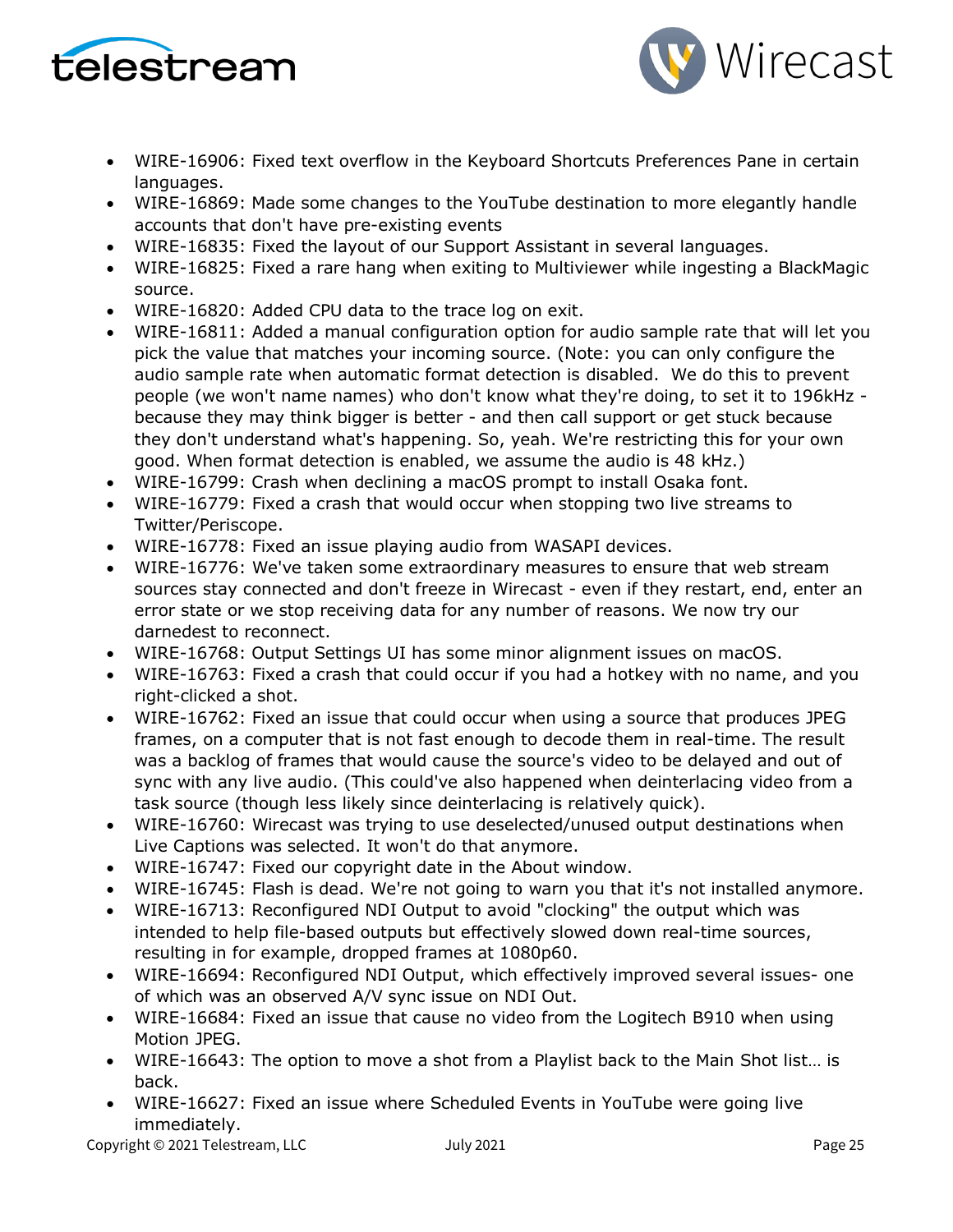



- WIRE-16613: Restored the ability for keyboard navigation in dialog boxes on macOS.
- WIRE-16611: The Source Properties Panel is now labeled with the type of source
- WIRE-16588: Fixed some artifacts that could appear when interacting with your document.
- WIRE-16457/ WIRE-15874: Implemented auto-reconnect for webstream sources if they unexpectedly disconnect
- WIRE-16424: Wirecast no longer crashes when Windows Defender's Controlled Folder Access is enabled
- WIRE-16306: Fixed an issue where you could drop frames after enabling Chroma Key.
- WIRE-16237: Fixed an issue that would cause NVENC encoding to fail on certain laptops with dual GPUs.
- WIRE-16124: Another scaling-related fix: Certain templates are no longer skewed
- WIRE-16020: Fixed it so that frames are no longer being dropped on certain transitions.
- WIRE-15781: Now, modifying the canvas size does not cause the Multiviewer to stop updating.
- WIRE-15729: Now, when an ISO/replay recording's source becomes unavailable, the recording stops and must be manually restarted. User is informed of the stoppage via the status bar.
- WIRE-15632: Beta: Enabled multi-bitrate adjustments in webstream sources for better quality.
- WIRE-15586: Fixed an issue that could cause latency to accumulate for certain Sources if they were in a playlist in the live canvas.
- WIRE-15483: Fixed an audio popping issue when using Blackmagic source.
- WIRE-15296: Fixed a doozie that caused Skype NDI sources to randomly resize.
- WIRE-15217: Fixed an issue on Mac where Chroma key was not being applied correctly to media files.
- WIRE-15213: Fixed an issue on Windows where you'd see flickering the first time you added Chroma Key to media file.
- WIRE-15091: Adding a video clip to a Playlist causes the Scrubber Bar to remain indefinitely.
- WIRE-14983: Fix very rare crash that could occur when activating a license on Windows.
- WIRE-14633: Users are now prompted to install the Telestream Audio driver when adding a System Audio Capture shot on macOS.
- WIRE-14511: We now require a subject to be entered in order to submit zip support file. Our Support department thanks you for that.
- WIRE-14453: A longstanding issue fixed with all our scaling fixes Sources should no longer need to be rescaled when added to a document.
- WIRE-14277: Duplicate sources no longer show when adding an iOS camera source.
- WIRE-13376: Now we update the Rendezvous Dashboard device list when a device is removed or reconnected
- WIRE-12047: Updated the names of some of the properties for text shadow for more clarity.
- WIRE-11406: Completely rewrote our text widget, which has greatly improved the quality of text scrolling.
- WIRE-6042: Now we provide a warning in output settings if folder you're trying to save to doesn't exist.